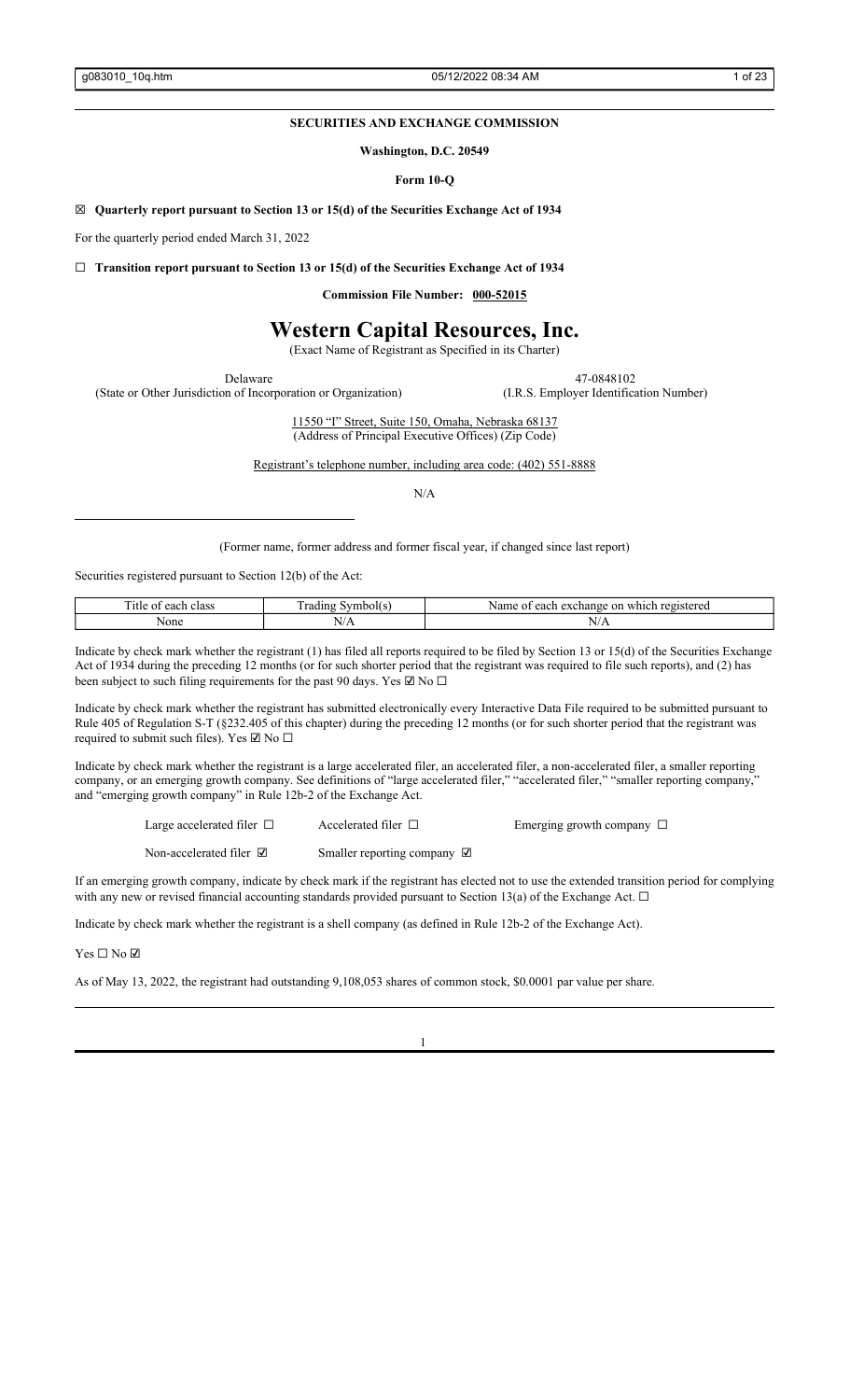## **Western Capital Resources, Inc.**

## Index

|                                                                                                          | Page |
|----------------------------------------------------------------------------------------------------------|------|
| <b>PART I. FINANCIAL INFORMATION</b><br>Item 1. Financial Statements                                     | 3    |
| Item 2. Management's Discussion and Analysis of Financial Condition and Results of Operations            | 17   |
| Item 4. Controls and Procedures                                                                          | 20   |
| <b>PART II. OTHER INFORMATION</b><br>Item 2. Unregistered Sales of Equity Securities and Use of Proceeds | 21   |
| Item 6. Exhibits                                                                                         | 22   |
| <b>SIGNATURES</b>                                                                                        | 23   |
|                                                                                                          |      |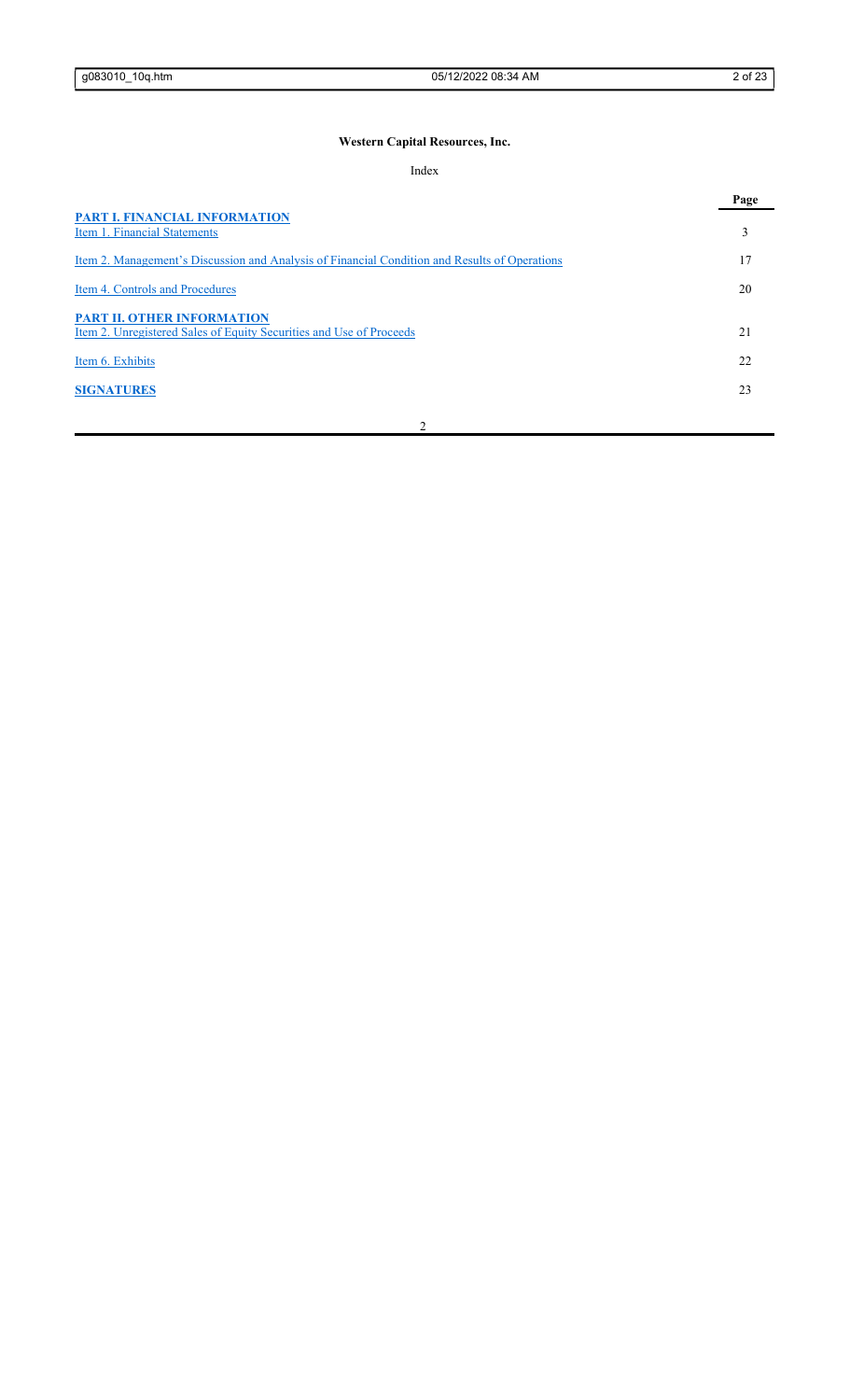## **PART I. FINANCIAL INFORMATION**

## **Item 1. Financial Statements**

### WESTERN CAPITAL RESOURCES, INC. AND SUBSIDIARIES

## CONTENTS

|                                                           | Page |
|-----------------------------------------------------------|------|
| CONDENSED CONSOLIDATED FINANCIAL STATEMENTS               |      |
| <b>Condensed Consolidated Balance Sheets</b>              |      |
| <b>Condensed Consolidated Statements of Income</b>        |      |
| Condensed Consolidated Statements of Shareholders' Equity | 6    |
| <b>Condensed Consolidated Statements of Cash Flows</b>    |      |
| Notes to Condensed Consolidated Financial Statements      | 8    |
|                                                           |      |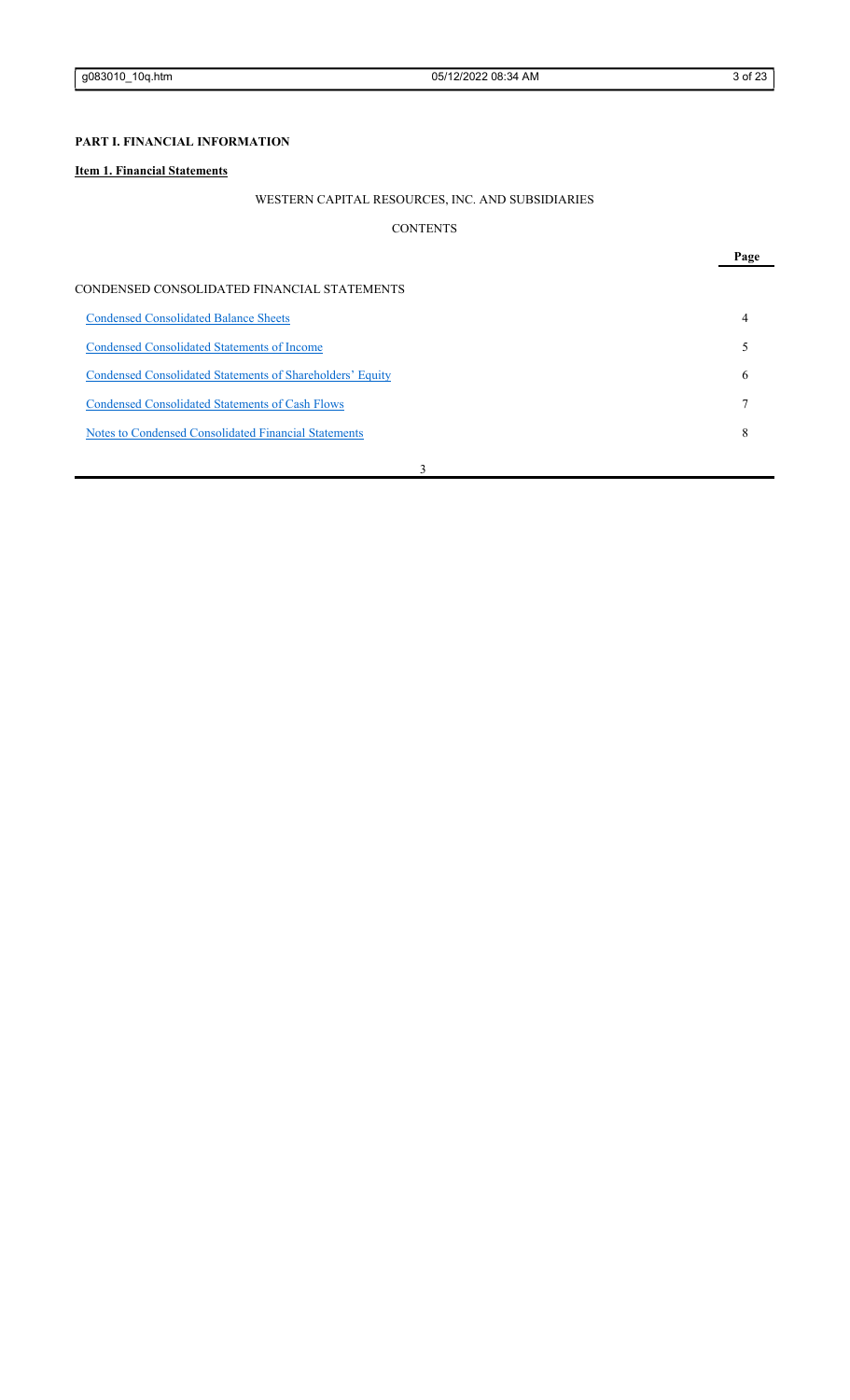### **WESTERN CAPITAL RESOURCES, INC. AND SUBSIDIARIES CONDENSED CONSOLIDATED BALANCE SHEETS**

|                                                                                   | March 31, 2022<br>(Unaudited) |    | <b>December 31, 2021</b> |
|-----------------------------------------------------------------------------------|-------------------------------|----|--------------------------|
| <b>ASSETS</b>                                                                     |                               |    |                          |
|                                                                                   |                               |    |                          |
| <b>CURRENT ASSETS</b><br>Cash and cash equivalents                                | \$<br>30,918,475              |    |                          |
| Short-term investments                                                            | 26,715,678                    | -S | 43,015,095<br>14,376,274 |
| Loans receivable (net of allowance for credit losses of \$399,000 and \$384,000,  |                               |    |                          |
| respectively)                                                                     | 1,849,308                     |    | 1,980,322                |
| Accounts receivable (net of allowance for credit losses of \$57,500 and \$34,500, |                               |    |                          |
| respectively)                                                                     | 3,424,239                     |    | 1,333,277                |
| Inventories (less reserve of \$1,478,000 and \$1,424,000, respectively)           | 16,531,014                    |    | 13,915,857               |
| Prepaid income taxes                                                              |                               |    | 189,632                  |
| Prepaid expenses and other                                                        | 3,434,457                     |    | 2,515,999                |
| TOTAL CURRENT ASSETS                                                              | 82,873,171                    |    | 77,326,456               |
|                                                                                   |                               |    |                          |
| Property and equipment, net                                                       | 7,956,700                     |    | 8,306,041                |
| Operating lease right-of-use assets                                               | 16,374,663                    |    | 16,489,185               |
| Intangible assets, net                                                            | 7,942,218                     |    | 7,156,401                |
| Deferred income taxes                                                             | 345,000                       |    | 357,000                  |
| Other loans receivable                                                            | 195,914                       |    | 273,342                  |
| Other                                                                             | 509,070                       |    | 492,719                  |
| Goodwill                                                                          | 5,796,528                     |    | 5,796,528                |
|                                                                                   |                               |    |                          |
| <b>TOTAL ASSETS</b>                                                               | \$<br>121,993,264             | \$ | 116, 197, 672            |
|                                                                                   |                               |    |                          |
| <b>LIABILITIES AND EQUITY</b>                                                     |                               |    |                          |
| <b>CURRENT LIABILITIES</b>                                                        |                               |    |                          |
| Accounts payable                                                                  | \$<br>13,020,259              | \$ | 10,896,353               |
| Accrued payroll                                                                   | 2,351,631                     |    | 4,041,242                |
| Current portion operating lease liabilities                                       | 5,590,344                     |    | 5,724,564                |
| Other current liabilities                                                         | 1,934,750                     |    | 1,769,192                |
| Income taxes payable                                                              | 1,136,492                     |    |                          |
| Current portion long-term debt                                                    | 2,150,196                     |    | 1,423,098                |
| Contract and other liabilities                                                    | 727,288                       |    | 1,118,057                |
| TOTAL CURRENT LIABILITIES                                                         | 26,910,960                    |    | 24,972,506               |
|                                                                                   |                               |    |                          |
| <b>LONG-TERM LIABILITIES</b>                                                      |                               |    |                          |
| Notes payable, net of current portion                                             | 1,835,263                     |    | 2,000,000                |
| Operating lease liabilities, net of current portion                               | 11,063,608                    |    | 11,067,515               |
| TOTAL LONG-TERM LIABILITIES                                                       | 12,898,871                    |    | 13,067,515               |
|                                                                                   |                               |    |                          |
| <b>TOTAL LIABILITIES</b>                                                          | 39,809,831                    |    | 38,040,021               |
|                                                                                   |                               |    |                          |
| <b>COMMITMENTS AND CONTINGENCIES (Note 12)</b>                                    |                               |    |                          |
| <b>EQUITY</b>                                                                     |                               |    |                          |
| WESTERN SHAREHOLDERS' EQUITY                                                      |                               |    |                          |
| Common stock, \$0.0001 par value, 12,500,000 shares authorized, 9,108,053 shares  |                               |    |                          |
| issued and outstanding as of March 31, 2022 and December 31, 2021                 | 911                           |    | 911                      |
| Additional paid-in capital                                                        | 29,562,271                    |    | 29,562,271               |
| Retained earnings                                                                 | 50,816,333                    |    | 46,862,154               |
| TOTAL WESTERN SHAREHOLDERS' EQUITY                                                | 80,379,515                    |    | 76,425,336               |
| Noncontrolling interests                                                          | 1,803,918                     |    | 1,732,315                |
|                                                                                   |                               |    |                          |
| <b>TOTAL EQUITY</b>                                                               | 82,183,433                    |    | 78,157,651               |
|                                                                                   |                               |    |                          |
| TOTAL LIABILITIES AND EQUITY                                                      | \$<br>121,993,264             | \$ | 116, 197, 672            |
|                                                                                   |                               |    |                          |

*See notes to condensed consolidated financial statements*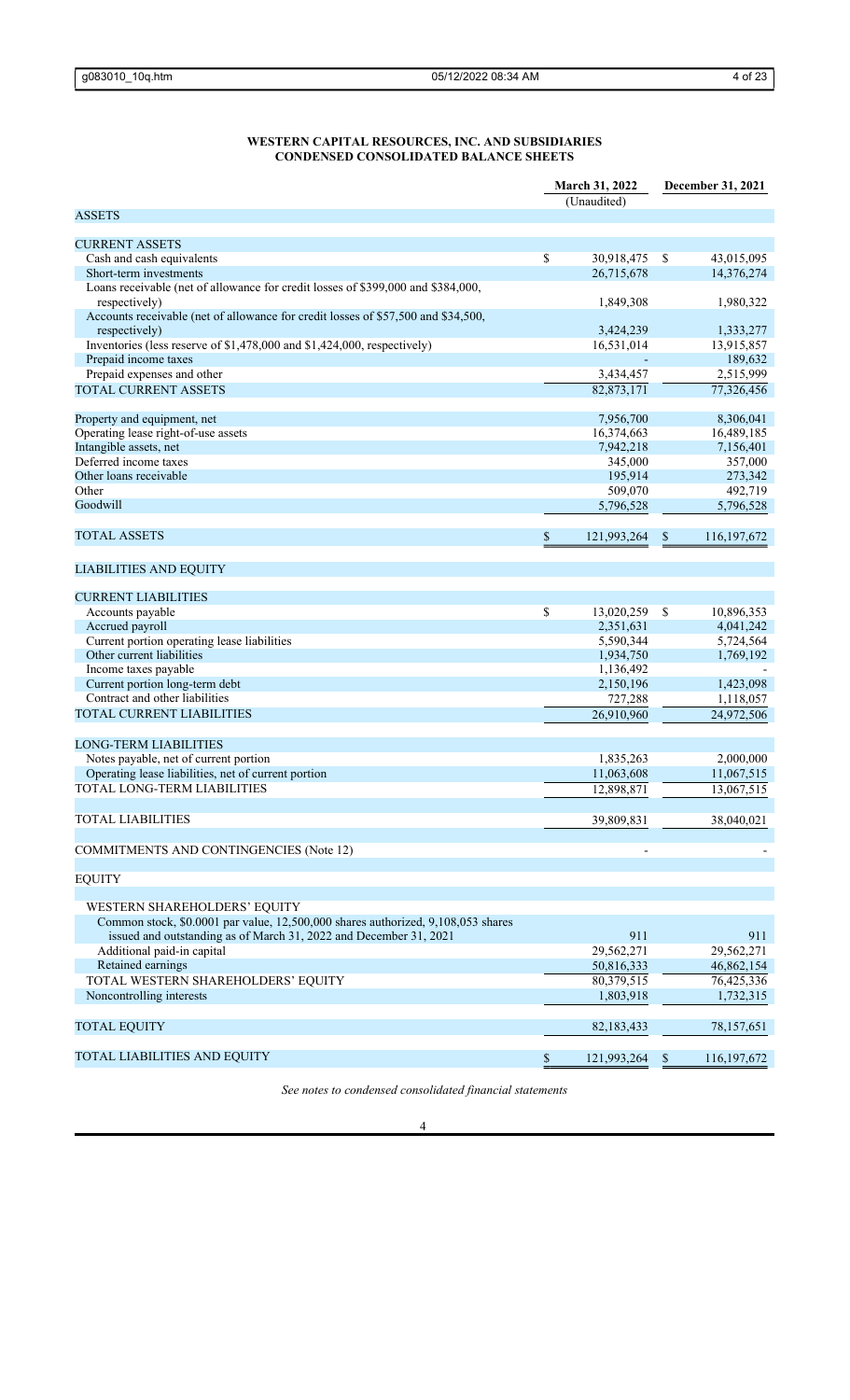### **WESTERN CAPITAL RESOURCES, INC. AND SUBSIDIARIES CONDENSED CONSOLIDATED STATEMENTS OF INCOME (Unaudited)**

|                                                                |                         | <b>Three Months Ended</b> |              |                       |
|----------------------------------------------------------------|-------------------------|---------------------------|--------------|-----------------------|
|                                                                |                         | March 31, 2022            |              | <b>March 31, 2021</b> |
| <b>REVENUES</b>                                                |                         |                           |              |                       |
| Sales and associated fees                                      | \$                      | 39,312,977                | $\mathbb{S}$ | 37,653,669            |
| Financing fees and interest                                    |                         | 1,138,629                 |              | 1,002,470             |
| Other revenues                                                 |                         | 6,001,791                 |              | 5,529,945             |
| <b>Total Revenues</b>                                          |                         | 46, 453, 397              |              | 44,186,084            |
| <b>COST OF REVENUES</b>                                        |                         |                           |              |                       |
| Cost of sales                                                  |                         | 21,260,264                |              | 21,405,354            |
| Provisions for loans receivable credit losses                  |                         | 36,632                    |              | (86, 436)             |
| <b>Total Cost of Revenues</b>                                  |                         | 21,296,896                |              | 21,318,918            |
| <b>GROSS PROFIT</b>                                            |                         |                           |              |                       |
|                                                                |                         | 25,156,501                |              | 22,867,166            |
| <b>OPERATING EXPENSES</b>                                      |                         |                           |              |                       |
| Salaries, wages and benefits                                   |                         | 9,894,165                 |              | 8,936,986             |
| Occupancy                                                      |                         | 2,847,461                 |              | 2,511,712             |
| Advertising, marketing and development                         |                         | 2,642,666                 |              | 2,442,191             |
| Depreciation                                                   |                         | 394,021                   |              | 397,948               |
| Amortization                                                   |                         | 386,809                   |              | 159,825               |
| Other                                                          |                         | 2,700,456                 |              | 2,452,469             |
| <b>Total Operating Expenses</b>                                |                         | 18,865,578                |              | 16,901,131            |
| <b>OPERATING INCOME</b>                                        |                         | 6,290,923                 |              | 5,966,035             |
| OTHER INCOME (EXPENSES):                                       |                         |                           |              |                       |
| Dividend and interest income                                   |                         | 18,359                    |              | 30,654                |
| Interest expense                                               |                         | (24,798)                  |              | (18,056)              |
| Total Other Income (Expenses)                                  |                         | $\overline{(6,439)}$      |              | 12,598                |
|                                                                |                         |                           |              |                       |
| INCOME BEFORE INCOME TAXES                                     |                         | 6,284,484                 |              | 5,978,633             |
| PROVISION FOR INCOME TAX EXPENSE                               |                         | 1,344,000                 |              | 1,299,350             |
| <b>NET INCOME</b>                                              |                         | 4,940,484                 |              | 4,679,283             |
|                                                                |                         |                           |              |                       |
| LESS NET INCOME ATTRIBUTABLE TO NONCONTROLLING INTERESTS       |                         | (758, 603)                |              | (769, 571)            |
| NET INCOME ATTRIBUTABLE TO WESTERN COMMON SHAREHOLDERS         | \$                      | 4,181,881                 | \$           | 3,909,712             |
| EARNINGS PER SHARE ATTRIBUTABLE TO WESTERN COMMON SHAREHOLDERS |                         |                           |              |                       |
| <b>Basic</b>                                                   | \$                      | 0.46                      | $\mathbf{s}$ | 0.42                  |
| Diluted                                                        | $\overline{\mathbb{S}}$ | 0.46                      | $\mathbb{S}$ | 0.42                  |
|                                                                |                         |                           |              |                       |
| WEIGHTED AVERAGE COMMON SHARES OUTSTANDING (Note 18)           |                         |                           |              |                       |
| <b>Basic</b>                                                   |                         | 9,108,053                 |              | 9,249,900             |
| Diluted                                                        |                         | 9,120,136                 |              | 9,258,131             |

*See notes to condensed consolidated financial statements*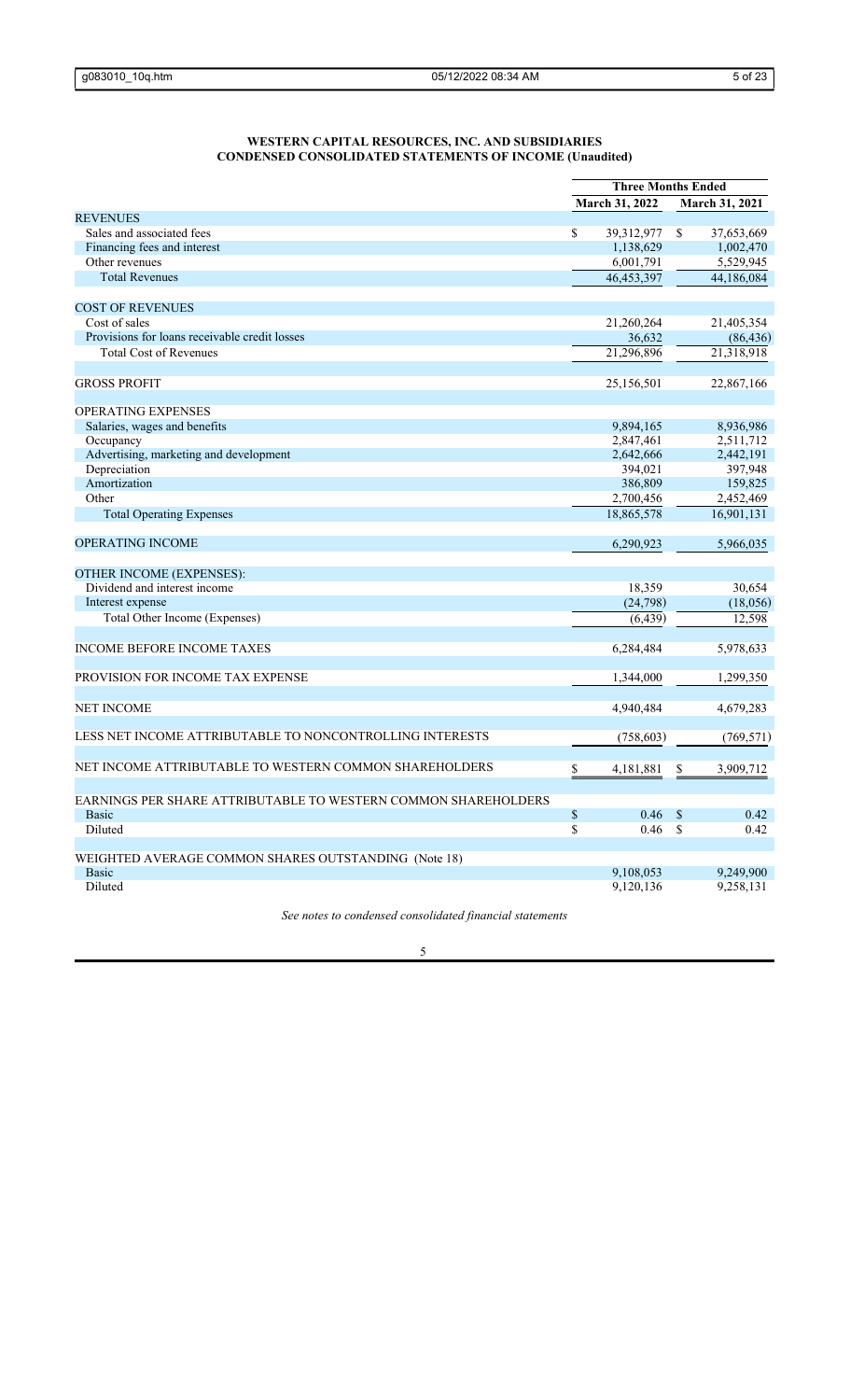### **WESTERN CAPITAL RESOURCES, INC. AND SUBSIDIARIES CONDENSED CONSOLIDATED STATEMENTS OF SHAREHOLDERS' EQUITY (Unaudited)**

| <b>Shares</b> |  | Amount |                     | Paid-In<br>Capital       |                   | <b>Retained</b> |                                                                  |           |                                           | Total      |
|---------------|--|--------|---------------------|--------------------------|-------------------|-----------------|------------------------------------------------------------------|-----------|-------------------------------------------|------------|
|               |  |        |                     |                          |                   |                 |                                                                  |           |                                           |            |
| 9,108,053     |  | 911    |                     | 29,562,271               |                   | 46,862,154      | <sup>\$</sup>                                                    | 1,732,315 | S.                                        | 78,157,651 |
|               |  |        |                     | $\overline{\phantom{0}}$ |                   | 4,181,881       |                                                                  | 758,603   |                                           | 4,940,484  |
|               |  |        |                     |                          |                   |                 |                                                                  | (687,000) |                                           | (687,000)  |
|               |  |        |                     |                          |                   | (227,702)       |                                                                  |           |                                           | (227,702)  |
| 9,108,053     |  | 911    |                     | 29,562,271               |                   | 50,816,333      | \$                                                               | 1,803,918 | S                                         | 82,183,433 |
|               |  | - \$   | <b>Common Stock</b> |                          | <b>Additional</b> |                 | <b>Western Capital Resources, Inc. Shareholders'</b><br>Earnings |           | <b>Noncontrolling</b><br><b>Interests</b> |            |

#### **Western Capital Resources, Inc. Shareholders' Common Stock Shares Amount Additional Paid-In Capital Retained Earnings Noncontrolling Interests Total**

|                          | энаг сэ                  | Ашоинс                   | Сарпаг                   | ванницу                  | THUEL ESTS               | 1 vtal     |
|--------------------------|--------------------------|--------------------------|--------------------------|--------------------------|--------------------------|------------|
| BALANCE – December 31,   |                          |                          |                          |                          |                          |            |
| 2020                     | 9.249.900                | 925                      | 29,562,271               | 38,470,323               | 1,555,125                | 69,588,644 |
| Net income               | $\overline{\phantom{0}}$ |                          | $\overline{\phantom{a}}$ | 3,909,712                | 769.571                  | 4,679,283  |
| Distributions to         |                          |                          |                          |                          |                          |            |
| noncontrolling interests |                          |                          | $\overline{\phantom{0}}$ | $\overline{\phantom{0}}$ | (372,000)                | (372,000)  |
| Dividends paid           | $\overline{\phantom{0}}$ | $\overline{\phantom{0}}$ | $\overline{\phantom{0}}$ | (231, 248)               | $\overline{\phantom{0}}$ | (231, 248) |
| BALANCE - March 31,      |                          |                          |                          |                          |                          |            |
| 2021                     | 9.249.900                | 925                      | 29.562.271               | 42,148,787               | 1.952.696                | 73,664,679 |

*See notes to condensed consolidated financial statements.*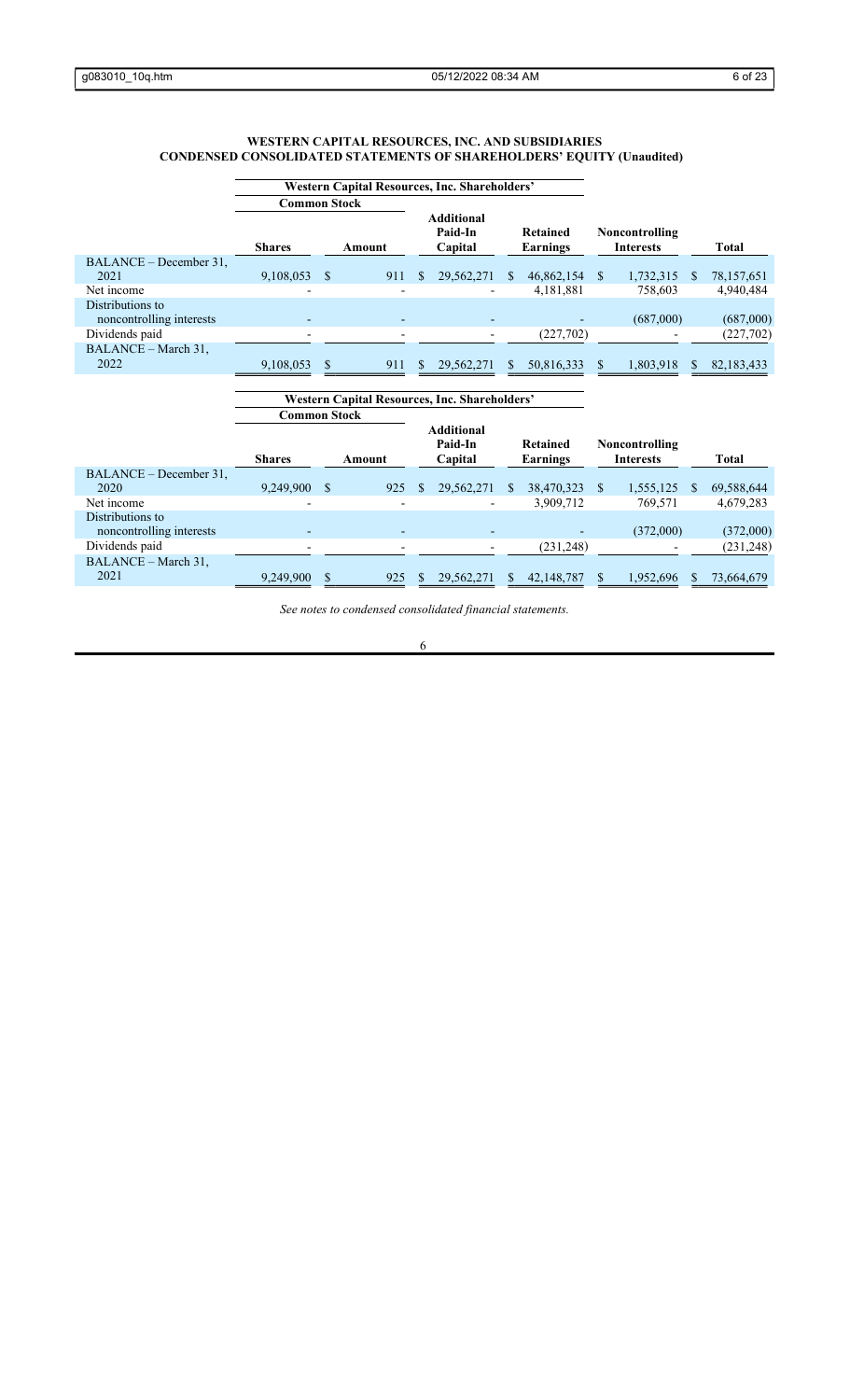### **WESTERN CAPITAL RESOURCES, INC. AND SUBSIDIARIES CONDENSED CONSOLIDATED STATEMENTS OF CASH FLOWS (Unaudited)**

|                                                                                   |                           | <b>Three Months Ended</b> |               |                       |
|-----------------------------------------------------------------------------------|---------------------------|---------------------------|---------------|-----------------------|
|                                                                                   |                           | <b>March 31, 2022</b>     |               | <b>March 31, 2021</b> |
| <b>OPERATING ACTIVITIES</b>                                                       |                           |                           |               |                       |
| Net income                                                                        | \$                        | 4,940,484                 | \$            | 4,679,283             |
| Adjustments to reconcile net income to net cash provided by operating activities: |                           |                           |               |                       |
| Depreciation                                                                      |                           | 404,528                   |               | 411,602               |
| Amortization                                                                      |                           | 386,809                   |               | 159,825               |
| Amortization of operating lease right-of-use assets                               |                           | 1,600,460                 |               | 1,245,804             |
| Deferred income taxes                                                             |                           | 12,000                    |               | (151,000)             |
| (Gain) loss on disposal of assets                                                 |                           | (8,021)                   |               | 13,056                |
| Changes in operating assets and liabilities:                                      |                           |                           |               |                       |
| Loans receivable                                                                  |                           | 131,014                   |               | 554,720               |
| Accounts receivable                                                               |                           | (2,090,962)               |               | (1,150,469)           |
| Inventory                                                                         |                           | (2,611,908)               |               | (2,998,401)           |
| Prepaid expenses and other assets                                                 |                           | (654, 465)                |               | 445,768               |
| Operating lease liabilities                                                       |                           | (1,798,575)               |               | (1, 533, 977)         |
| Accounts payable and accrued expenses                                             |                           | 1,745,297                 |               | 3,432,023             |
| Contract and other liabilities                                                    |                           | (274, 627)                |               | 215,770               |
| Net cash and cash equivalents provided by operating activities                    |                           | 1,782,034                 |               | 5,324,004             |
|                                                                                   |                           |                           |               |                       |
| <b>INVESTING ACTIVITIES</b>                                                       |                           |                           |               |                       |
| Purchases of investments                                                          |                           | (21, 428, 552)            |               | (3,592,303)           |
| Proceeds from investments                                                         |                           | 9,089,148                 |               | 5,500,000             |
| Purchases of property and equipment                                               |                           |                           |               |                       |
|                                                                                   |                           | (55, 188)                 |               | (253, 690)            |
| Acquisition of operating assets                                                   |                           | (975, 874)                |               |                       |
| Net cash and cash equivalents provided by (used in) investing activities          |                           | (13,370,466)              |               | 1,654,007             |
|                                                                                   |                           |                           |               |                       |
| <b>FINANCING ACTIVITIES</b>                                                       |                           |                           |               |                       |
| Advances on notes payable - long-term                                             |                           | 727,098                   |               | 1,258,475             |
| Payments on notes payable - long-term                                             |                           | (250,000)                 |               | (846, 602)            |
| Distributions to noncontrolling interests                                         |                           | (607,000)                 |               | (372,000)             |
| Payment of accrued common stock redemptions                                       |                           | (150, 584)                |               |                       |
| Payments of dividends                                                             |                           | (227,702)                 |               | (231, 248)            |
| Net cash and cash equivalents used in financing activities                        |                           | (508, 188)                |               | (191, 375)            |
|                                                                                   |                           |                           |               |                       |
| NET INCREASE (DECREASE) IN CASH AND CASH EQUIVALENTS                              |                           | (12,096,620)              |               | 6,786,636             |
|                                                                                   |                           |                           |               |                       |
| CASH AND CASH EQUIVALENTS                                                         |                           |                           |               |                       |
| Beginning of period                                                               |                           | 43,015,095                |               | 32,504,803            |
| End of period                                                                     | \$                        | 30,918,475                | \$            | 39,291,439            |
|                                                                                   |                           |                           |               |                       |
| SUPPLEMENTAL DISCLOSURE OF CASH FLOW INFORMATION                                  |                           |                           |               |                       |
|                                                                                   |                           |                           |               |                       |
| Income taxes paid                                                                 | \$                        | 5,876                     | \$            | 6,778                 |
| Interest paid                                                                     | $\boldsymbol{\mathsf{S}}$ | 14,298                    | $\mathbb{S}$  | 150,668               |
| Noncash investing and financing activities:                                       |                           |                           |               |                       |
| Right-of-use assets obtained and operating lease obligations incurred             | \$                        | 1,487,495                 | \$            | 2,156,174             |
| Distribution to noncontrolling interests applied to loans receivable              | \$                        | 80,000                    | \$            |                       |
| Noncurrent liability converted to long-term debt – related party                  | $\mathbb S$               |                           | \$            | 2,500,000             |
| 408,000 shares issued in transaction with entities under common control           | \$                        |                           | \$            | 2,754,000             |
| Financed equipment purchase - construction in progress                            | \$                        | 85,263                    | $\mathcal{S}$ |                       |
|                                                                                   |                           |                           |               |                       |

*See notes to condensed consolidated financial statements.*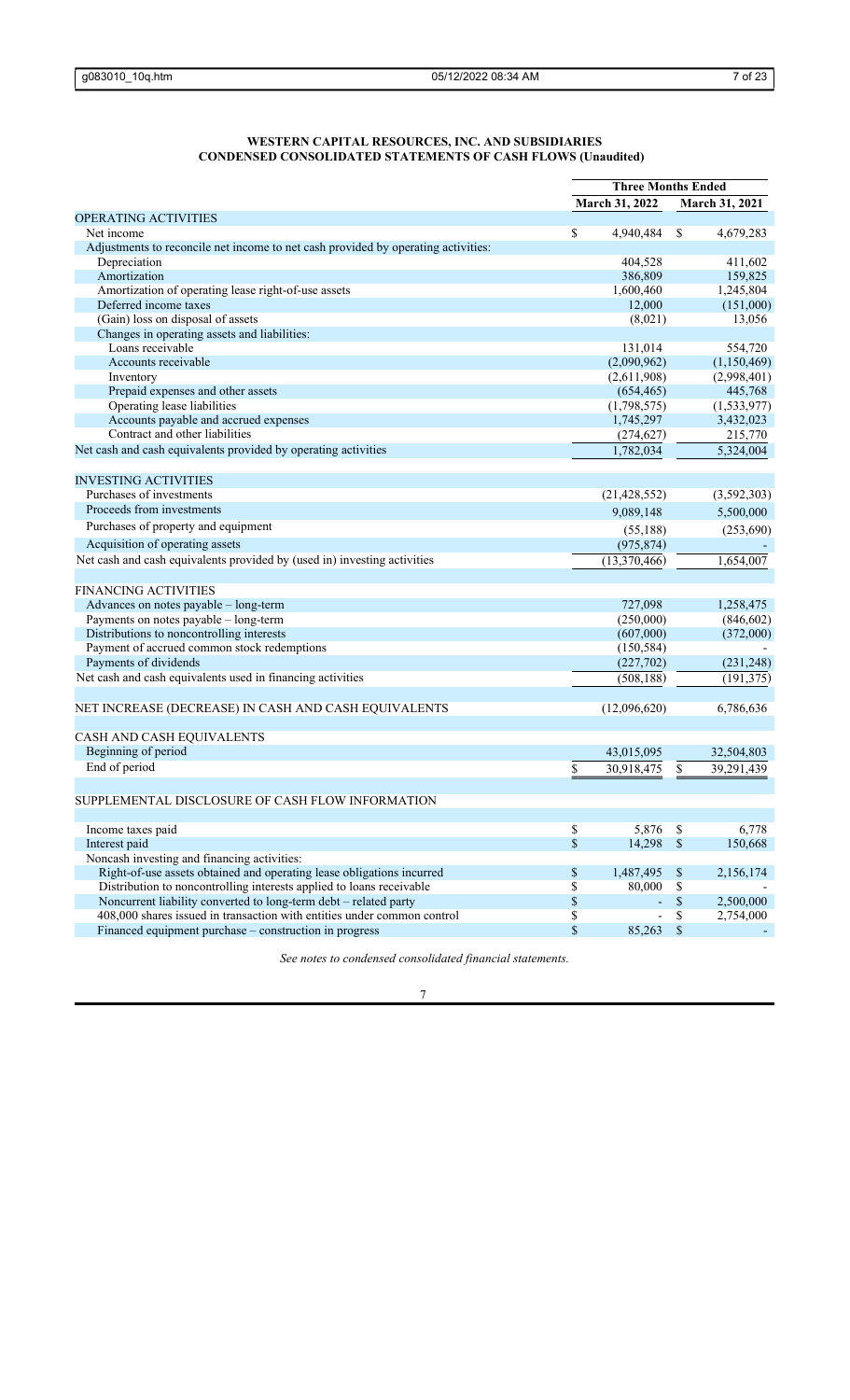#### WESTERN CAPITAL RESOURCES, INC. AND SUBSIDIARIES

### NOTES TO CONDENSED CONSOLIDATED FINANCIAL STATEMENTS (Unaudited)

#### 1. Nature of Business –

Western Capital Resources, Inc. ("WCR") is a parent company owning operating subsidiaries, with percentage owned shown parenthetically, as summarized below.

#### Cellular Retail

PQH Wireless, Inc. ("PQH") (100%) – operates 229 cellular retail stores as of March 31, 2022 (130 100% owned plus 99 held through its controlled but less than 100% owned subsidiaries), exclusively as an authorized retailer of the Cricket brand.

#### Direct to Consumer

J&P Park Acquisitions, Inc. ("JPPA") (100%) – an online and direct marketing distribution retailer of 1) live plants, seeds, holiday gifts and garden accessories selling its products under Park Seed, Jackson & Perkins, and Wayside Gardens brand names and 2) home improvement and restoration products operating under the Van Dyke's Restorers brand, as well as a seed wholesaler under the Park Wholesale brand.

J&P Real Estate, LLC ("JPRE") (100%) – owns real estate utilized as JPPA's distribution and warehouse facility.

#### **Manufacturing**

Swisher Acquisition, Inc. ("SAI") (100%) - a manufacturer of lawn and garden power equipment and emergency safety shelters under the Swisher brand name, and a provider of turn-key manufacturing services to third parties.

#### Consumer Finance

Wyoming Financial Lenders, Inc. ("WFL") (100%) – owns and operates "payday" stores (19 as of March 31, 2022) in four states (Iowa, Kansas, North Dakota and Wyoming) providing sub-prime short-term uncollateralized non-recourse "cash advance" or "payday" loans typically ranging from \$100 to \$500 with a maturity of generally two to four weeks, sub-prime short-term uncollateralized non-recourse installment loans typically ranging from \$300 to \$800 with a maturity of six months, check cashing and other money services to individuals.

Express Pawn, Inc. ("EPI") (100%) – owns and operates retail pawn stores (three as of March 31, 2022) in Nebraska and Iowa providing collateralized non-recourse pawn loans and retail sales of merchandise obtained from forfeited pawn loans or purchased from customers.

References in these financial statement notes to "Company," "we" or "us" refer to Western Capital Resources, Inc. and its subsidiaries. References to specific companies within our enterprise, such as" "PQH," "JPPA," "JPRE," "SAI," "WFL," or "EPI" are references only to those companies.

2. Summary of Significant Accounting Policies –

#### *Basis of Presentation*

The accompanying unaudited condensed consolidated financial statements have been prepared according to the instructions to Form 10-Q and Section 210.8-03(b) of Regulation S-X of the Securities and Exchange Commission ("SEC") and, therefore, certain information and note disclosures normally included in financial statements prepared in accordance with accounting principles generally accepted in the United States of America ("GAAP") have been omitted.

In the opinion of management, all adjustments (consisting of normal recurring accruals) considered necessary for a fair presentation have been included. Operating results for the three month period ended March 31, 2022 are not necessarily indicative of the results that may be expected for the year ending December 31, 2022.

Management has analyzed the impact of the Coronavirus pandemic ("COVID-19") on its financial statements as of March 31, 2022 and has determined that the changes to its significant judgements and estimates did not have a material impact with respect to goodwill, intangible assets or long-lived assets.

For further information, refer to the Consolidated Financial Statements and notes thereto included in our Form 10-K for the year ended December 31, 2021.

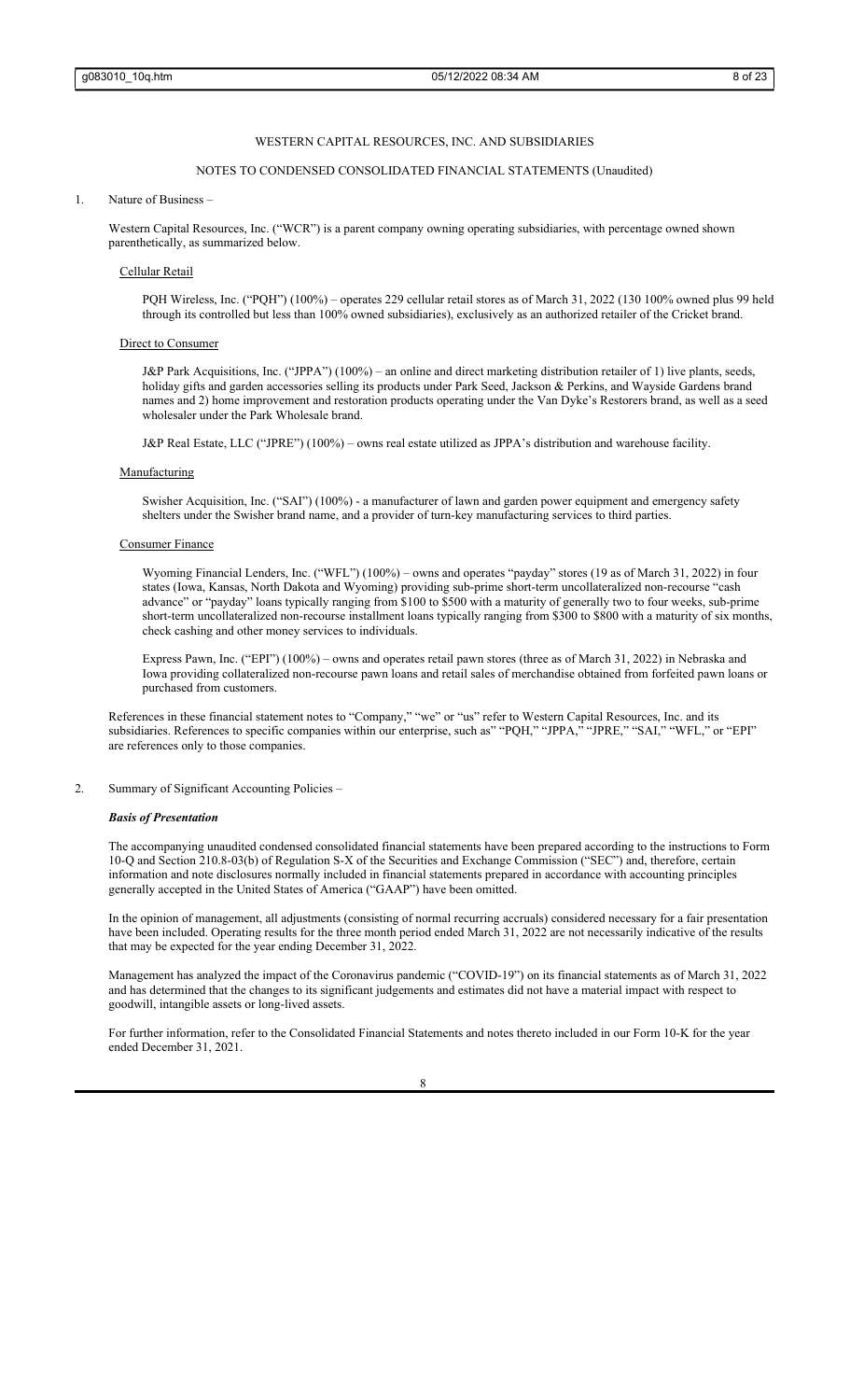#### **Notes to Condensed Consolidated Financial Statements** (continued)

#### *Basis of Consolidation*

The consolidated financial statements include the accounts of WCR, its wholly-owned subsidiaries and other entities in which the Company owns a controlling financial interest. For financial interests in which the Company owns a controlling financial interest, the Company applies the provisions of ASC 810, "Consolidation" applicable to reporting the equity and net income or loss attributable to noncontrolling interests. Intercompany balances and transactions of the Company have been eliminated in consolidation.

#### *Use of Estimates*

The preparation of consolidated financial statements in conformity with accounting principles generally accepted in the United States of America requires management to make estimates and assumptions that may affect certain reported amounts and disclosures in the consolidated financial statements and accompanying notes. Management bases its estimates on historical experience, estimated expected lifetime credits losses, economic conditions or future economic trends and various other assumptions believed to be reasonable under the circumstances. Actual results could differ from those estimates. Significant management estimates relate to the loans receivable allowance for credit losses, carrying value and impairment of goodwill, other long-lived assets, right-of-use assets and related liabilities (including the applicable discount rate), inventory valuation and obsolescence, estimated useful lives of intangible assets and property and equipment, gift certificate and merchandise credits liability and deferred taxes and tax uncertainties.

#### *Cash and Cash Equivalents*

For purposes of the consolidated statements of cash flows, the Company considers all highly liquid investments with a maturity of three months or less at the time of purchase to be cash equivalents.

#### *Fair Value Measurements*

The fair value of a financial instrument is the amount that could be received upon the sale of an asset or paid to transfer a liability in an orderly transaction between market participants at the measurement date. Financial assets are marked to bid prices and financial liabilities are marked to offer prices. Fair value measurements do not include transaction costs. A fair value hierarchy is used to prioritize the quality and reliability of the information used to determine fair values. Categorization within the fair value hierarchy is based on the lowest level of input that is significant to the fair value measurement. The three-level hierarchy is as follows:

Level 1 – Quoted market prices in active markets for identical assets or liabilities.

Level 2 – Observable market-based inputs or inputs that are corroborated by market data.

Level 3 - Unobservable inputs that are not corroborated by market date.

The Company's held to maturity securities are comprised of U.S Treasury zero coupon T-Bills.

#### *Earnings Per Common Share*

The Company computes basic earnings per common share ("EPS") in accordance with ASC 260, "Earnings Per Share," which is computed by dividing the income available to common shareholders by the weighted average number of common shares outstanding for the period. Diluted EPS gives effect to all potentially dilutive common shares outstanding during the period, as calculated using the treasury stock method. In computing diluted EPS, the weighted average market price for the period is used in determining the number of common shares assumed to be purchased from the exercise of stock options.

#### *Recent Accounting Pronouncements*

No new accounting pronouncements issued or effective during the fiscal year have had or are expected to have a material impact on the consolidated financial statements.

3. Risks Inherent in the Operating Environment –

#### *Regulatory*

The Company's Consumer Finance segment activities are highly regulated under numerous federal, state, and local laws, regulations and rules, which are subject to change. New laws, regulations or rules could be enacted or issued, interpretations of existing laws, regulations or rules may change and enforcement action by regulatory agencies may intensify. Over the past several years, consumer advocacy groups and certain media reports have advocated governmental and regulatory action to prohibit or severely restrict subprime lending activities of the kind conducted by the Company. After several years of research, debate, and public hearings, in October 2017 the U.S. Consumer Financial Protection Bureau ("CFPB") adopted a new rule for payday lending. The 2017 rule, originally scheduled to go into effect in August 2019, would have imposed significant restrictions on the industry, and it was expected that a large number of lenders would be forced to close their stores. The CFPB's studies projected a reduction in the number of lenders by 50%, while industry studies forecasted a much higher attrition rate if the rule is implemented as originally adopted.

However, in January 2018, the CFPB issued a statement that it intended to "reconsider" the regulation. In July 2020, the CFPB issued a final rule applicable to the 2017 rule. The final rule rescinded the mandatory underwriting provisions of the 2017 rule but did not rescind or alter the payments provisions of the 2017 rule. The CFPB will seek to have these rules go into effect with a reasonable period for entities to come into compliance. The implementation of the final rule is likely to result in a reduction of inhouse bad debt collections, higher collection costs and thus a negative impact and further contraction of our Consumer Finance segment.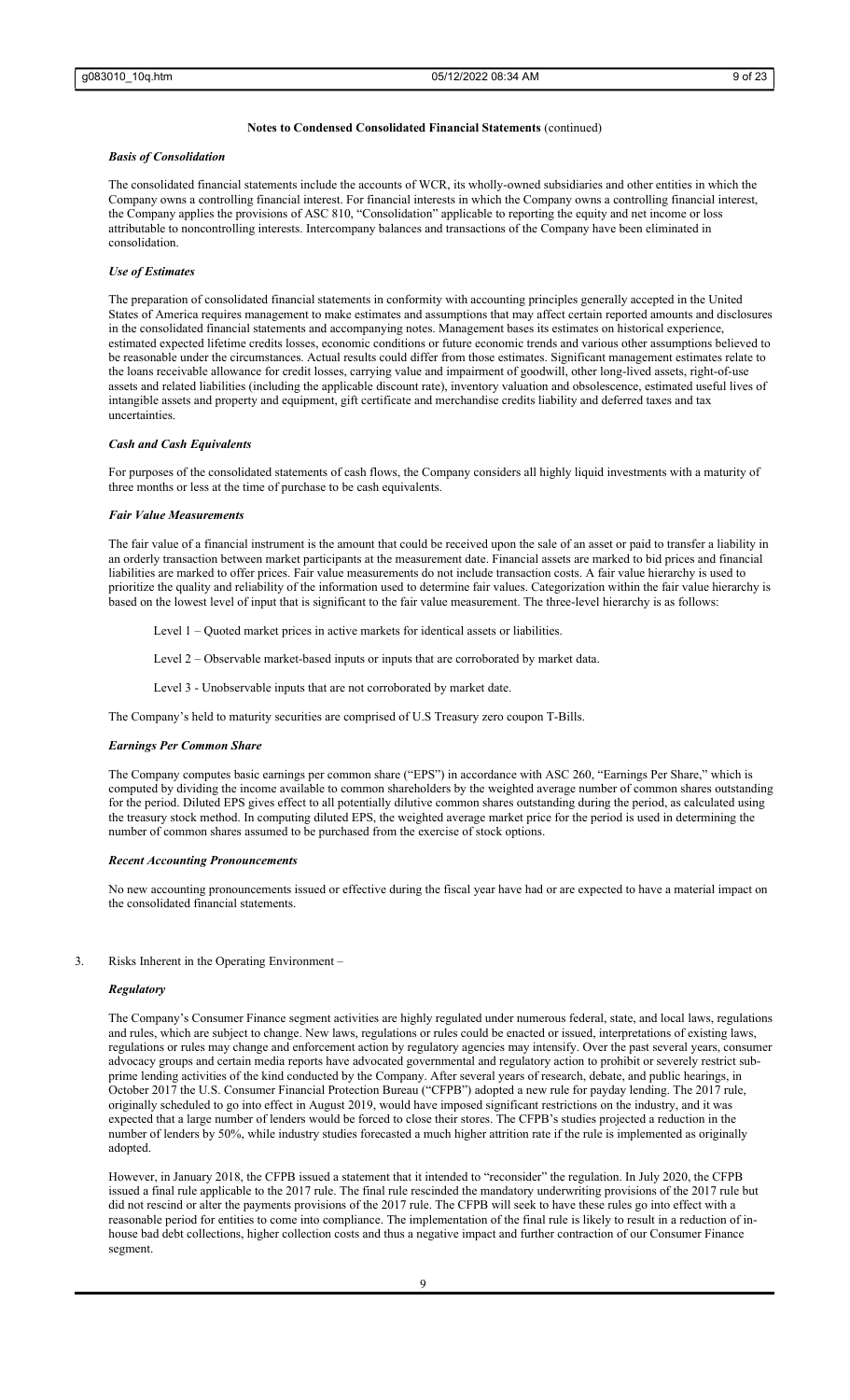### **Notes to Condensed Consolidated Financial Statements** (continued)

The above rule or any other adverse change in present federal, state, or local laws or regulations that govern or otherwise affect lending could result in the Consumer Finance segment's curtailment or cessation of operations in certain or all jurisdictions or locations. Furthermore, any failure to comply with any applicable local, state or federal laws or regulations could result in fines, litigation, closure of one or more store locations or negative publicity. Any such change or failure would have a corresponding impact on the Company's and segment's results of operations and financial condition, primarily through a decrease in revenues resulting from the cessation or curtailment of operations, or a decrease in operating income through increased legal expenditures or fines, and could also negatively affect the Company's general business prospects due to lost or decreased operating income or if negative publicity effects its ability to obtain additional financing as needed.

In addition, the passage of federal, additional state or local laws and regulations or changes in interpretations of them could, at any point, essentially prohibit the Consumer Finance segment from conducting its lending business in its current form. Any such legal or regulatory change would certainly have a material and adverse effect on the Company, its operating results, financial condition and prospects, and perhaps even the viability of the Consumer Finance segment.

#### 4. Cash and Cash Equivalents and Investments –

The following table shows the Company's cash and cash equivalents, held-to-maturity investments, and other investments by significant investment category, recorded as cash and cash equivalents or short- and long-term investments:

|                                                                            | <b>March 31, 2022</b> |      | December 31, 2021 |
|----------------------------------------------------------------------------|-----------------------|------|-------------------|
| <b>Cash and cash equivalents</b>                                           |                       |      |                   |
| Operating accounts                                                         | \$<br>20,777,394      | - \$ | 20,549,383        |
| Money Market – U.S. Treasury obligations                                   | 1,547,425             |      | 1,013,134         |
| U.S. Treasury obligations                                                  | 8,593,656             |      | 21,452,578        |
| Subtotal                                                                   | 30,918,475            |      | 43,015,095        |
|                                                                            |                       |      |                   |
| <b>Investments</b>                                                         |                       |      |                   |
| Certificates of deposit (9 - 18 month maturities at time of purchase, FDIC |                       |      |                   |
| insured)                                                                   | 1,535,292             |      | 2,035,301         |
| U.S. Treasury obligations (less than one year maturities)                  | 25,180,386            |      | 12,340,973        |
| Subtotal                                                                   | 26,715,678            |      | 14,376,274        |
|                                                                            |                       |      |                   |
| <b>TOTAL</b>                                                               | 57,634,153            | \$   | 57,391,369        |

Investments consisted of the following:

| <b>March 31, 2022</b>     |              |  |                     |               |         |    |    |                   |  |                           |       |                                       |
|---------------------------|--------------|--|---------------------|---------------|---------|----|----|-------------------|--|---------------------------|-------|---------------------------------------|
|                           | Level 1      |  | Level 2             |               | Level 3 |    |    | Amortized<br>Cost |  | <b>Unrealized</b><br>Loss |       | <b>Estimated</b><br><b>Fair Value</b> |
| Certificates of deposit   | S            |  | $-$ \$ 1,535,292 \$ |               |         | a. | S. | 1,535,292 \$      |  |                           | $- S$ | 1,535,292                             |
| U.S. Treasury obligations | 25,168,378   |  |                     |               |         |    |    | 25,180,386        |  | (22, 435)                 |       | 25,157,951                            |
|                           | \$25,168,378 |  | 1,535,292           | <sup>\$</sup> |         |    |    | \$26,715,678      |  | (22, 435)                 | Ж.    | 26,693,243                            |
| December 31–2021          |              |  |                     |               |         |    |    |                   |  |                           |       |                                       |

| Deceniber 91, 2021        |              |       |                          |         |  |  |                   |                  |                           |            |                                       |
|---------------------------|--------------|-------|--------------------------|---------|--|--|-------------------|------------------|---------------------------|------------|---------------------------------------|
|                           | Level 1      |       | Level 2                  | Level 3 |  |  | Amortized<br>Cost |                  | Unrealized<br>Gain (Loss) |            | <b>Estimated</b><br><b>Fair Value</b> |
| Certificates of deposit   |              | $-$ S | 2.035.301 \$             |         |  |  |                   | $-$ \$ 2,035,301 |                           | $(402)$ \$ | 2,034,899                             |
| U.S. Treasury obligations | 12,340,973   |       | $\overline{\phantom{0}}$ |         |  |  |                   | 12,340,973       |                           | (1, 566)   | 12,339,407                            |
|                           | \$12,340,973 |       | 2.035.301                |         |  |  |                   | 14,376,274       |                           | (1.968)    | 14,374,306                            |

Interest income recognized on held-to-maturity investments and other sources was as follows:

|                  | Ended    | <b>Three Months</b><br><b>March 31, 2022</b> | <b>Three Months</b><br><b>March 31, 2021</b> | Ended  |
|------------------|----------|----------------------------------------------|----------------------------------------------|--------|
| Held-to-maturity |          | 11,869 \$                                    |                                              | 92     |
| Other            |          | 6.490                                        |                                              | 30,562 |
|                  | \$18,359 |                                              | \$30,654                                     |        |

The Company has demand deposits at financial institutions, often times in excess of the limit for insurance by the Federal Deposit Insurance Corporation. As of March 31, 2022, the Company had demand deposits in excess of insurance amounts of approximately \$14.6 million.

The Company has deposited in aggregate \$2.79 million of cash across several different accounts at financial institutions as an accommodation to its majority stockholder, which has other business relationships with the financial institution. The funds in these accounts can be withdrawn at any time, do not serve as collateral in any way, and are held on market terms.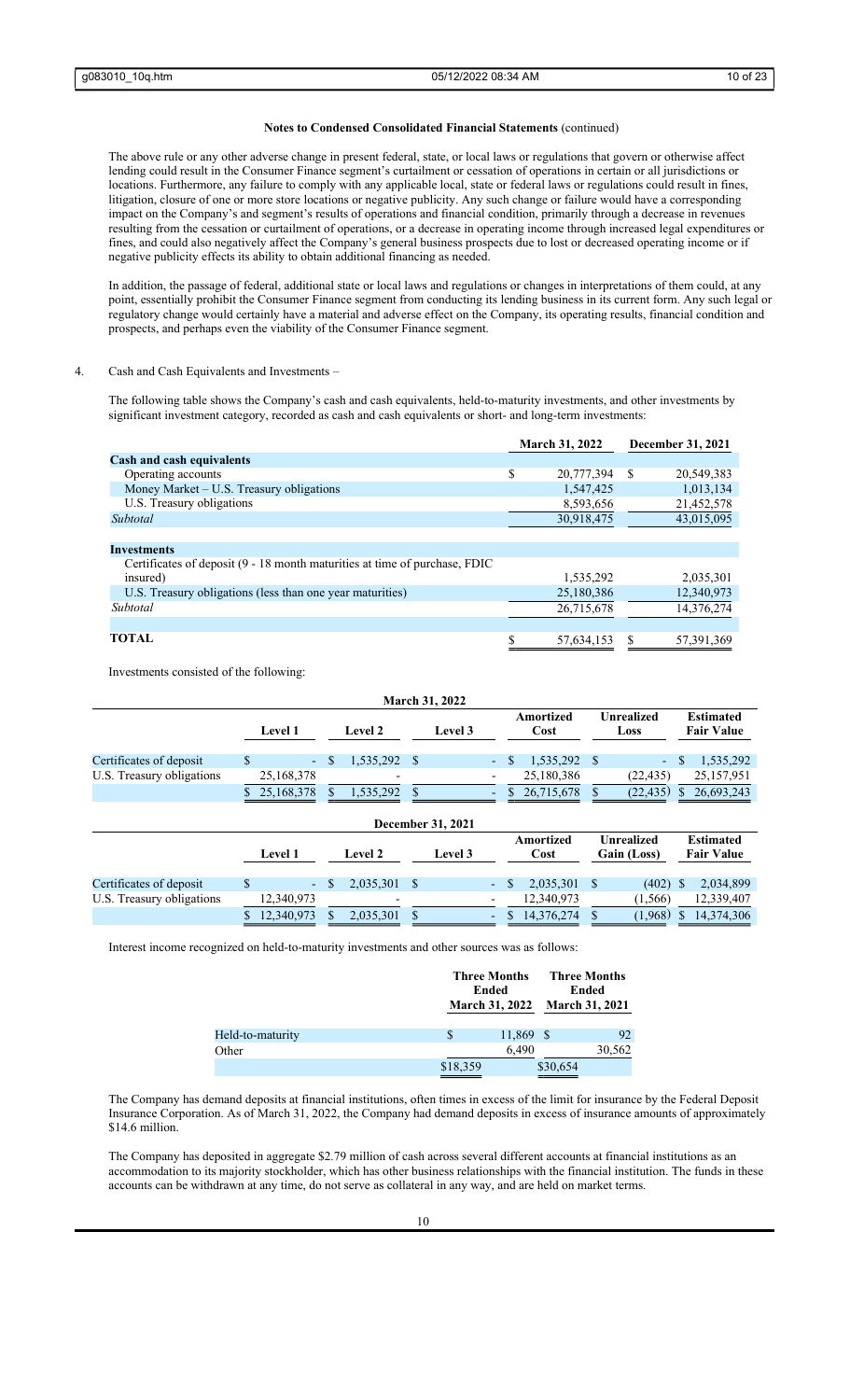### 5. Loans Receivable –

The Consumer Finance segment's outstanding loans receivable aging was as follows:

|                           |                    | <b>March 31, 2022</b> |                         |         |                    |              |
|---------------------------|--------------------|-----------------------|-------------------------|---------|--------------------|--------------|
|                           |                    | Payday                |                         | Pawn    |                    | <b>Total</b> |
| Current                   | $\mathbf{\hat{s}}$ | 1,518,580             | $\mathcal{S}$           | 267,364 | $\mathbf{\hat{s}}$ | 1,785,944    |
| $1 - 30$                  |                    | 122,804               |                         |         |                    | 122,804      |
| $31 - 60$                 |                    | 76,524                |                         |         |                    | 76,524       |
| 61-90                     |                    | 70,071                |                         |         |                    | 70,071       |
| 91-120                    |                    | 62,551                |                         |         |                    | 62,551       |
| 121-150                   |                    | 63,244                |                         |         |                    | 63,244       |
| 151-180                   |                    | 67,170                |                         |         |                    | 67,170       |
|                           |                    | 1,980,944             |                         | 267,364 |                    | 2,248,308    |
| Less allowance for credit |                    |                       |                         |         |                    |              |
| losses                    |                    | (399,000)             |                         |         |                    | (399,000)    |
|                           | \$                 | 1,581,944             | \$                      | 267,364 | \$                 | 1,849,308    |
|                           |                    |                       |                         |         |                    |              |
|                           |                    | December 31, 2021     |                         |         |                    |              |
|                           |                    | Payday                |                         | Pawn    |                    | <b>Total</b> |
| Current                   | $\mathbf{\hat{s}}$ | 1,652,791             | $\overline{\mathbb{S}}$ | 271,009 | \$                 | 1,923,800    |
| $1 - 30$                  |                    | 112,716               |                         |         |                    | 112,716      |
| $31 - 60$                 |                    | 78,762                |                         |         |                    | 78,762       |
| 61-90                     |                    | 76,198                |                         |         |                    | 76,198       |
| 91-120                    |                    | 61,310                |                         |         |                    | 61,310       |
| 121-150                   |                    | 63,321                |                         |         |                    | 63,321       |
| 151-180                   |                    | 48,215                |                         |         |                    | 48,215       |
|                           |                    | 2,093,313             |                         | 271,009 |                    | 2,364,322    |
| Less allowance for credit |                    |                       |                         |         |                    |              |
| losses                    |                    | (384,000)             |                         |         |                    | (384,000)    |

### 6. Accounts Receivable –

A breakdown of accounts receivables by segment was as follows:

| <b>March 31, 2022</b>            |  |                          |     |           |  |               |  |                          |     |           |
|----------------------------------|--|--------------------------|-----|-----------|--|---------------|--|--------------------------|-----|-----------|
|                                  |  | <b>Cellular</b>          |     | Direct to |  |               |  | Consumer                 |     |           |
|                                  |  | Retail                   |     | Consumer  |  | Manufacturing |  | <b>Finance</b>           |     | Total     |
| Accounts receivable              |  | 282,221                  |     | 2,125,381 |  | 1,036,542     |  | 37,595                   | S   | 3,481,739 |
| Less allowance for credit losses |  | $\overline{\phantom{a}}$ |     | (40,000)  |  | (17.500)      |  | $\overline{\phantom{a}}$ |     | (57,500)  |
| Net accounts receivable          |  | 282,221                  |     | 2.085.381 |  | 1.019.042     |  | 37.595                   | \$. | 3,424,239 |
|                                  |  | $\mathbf{r}$             | . . | 24.202    |  |               |  |                          |     |           |

 $\overline{\text{1,709,313}}$   $\overline{\text{s}}$  271,009  $\overline{\text{s}}$  1,980,322

| <b>December 31, 2021</b>         |                       |                          |  |          |  |               |  |                          |  |           |  |
|----------------------------------|-----------------------|--------------------------|--|----------|--|---------------|--|--------------------------|--|-----------|--|
|                                  | Cellular<br>Direct to |                          |  |          |  | Consumer      |  |                          |  |           |  |
|                                  |                       | Retail                   |  | Consumer |  | Manufacturing |  | <b>Finance</b>           |  | Total     |  |
| Accounts receivable              |                       | 270.686                  |  | 225, 213 |  | 839.626       |  | 32,252                   |  | 1.367.777 |  |
| Less allowance for credit losses |                       | $\overline{\phantom{0}}$ |  | (17,000) |  | (17.500)      |  | $\overline{\phantom{a}}$ |  | (34,500)  |  |
| Net accounts receivable          |                       | 270.686                  |  | 208,213  |  | 822,126       |  | 32.252                   |  | .333,277  |  |

A portion of accounts receivable are unsettled credit card sales from the prior one to five business days. This makes up 28% and 25% of the net accounts receivable balance as of March 31, 2022 and December 31, 2021, respectively

### 7. Inventory –

Inventories consisted of:

|                 | <b>March 31, 2022</b> |                 |  |                          |  |               |  |                     |  |                |  |            |
|-----------------|-----------------------|-----------------|--|--------------------------|--|---------------|--|---------------------|--|----------------|--|------------|
|                 |                       | <b>Cellular</b> |  | Direct to                |  |               |  | Consumer            |  |                |  |            |
|                 |                       | Retail          |  | Consumer                 |  | Manufacturing |  | Finance             |  | <b>Reserve</b> |  | Total      |
|                 |                       |                 |  |                          |  |               |  |                     |  |                |  |            |
| Raw materials   |                       | $- S$           |  | $-$ \$                   |  | 2,112,559     |  | $\omega_{\rm{eff}}$ |  | (266,000)      |  | 1,846,559  |
| Work in process |                       |                 |  | $\overline{\phantom{0}}$ |  | 421,970       |  |                     |  | (29,000)       |  | 392,970    |
| Finished goods  |                       | 6.491.970       |  | 5,899,338                |  | 2,232,595     |  | 850.582             |  | (1, 183, 000)  |  | 14,291,485 |
| Total           |                       | 6,491,970       |  | 5,899,338                |  | 4,767,124     |  | 850,582             |  | (1,478,000)    |  | 16,531,014 |
|                 |                       |                 |  |                          |  |               |  |                     |  |                |  |            |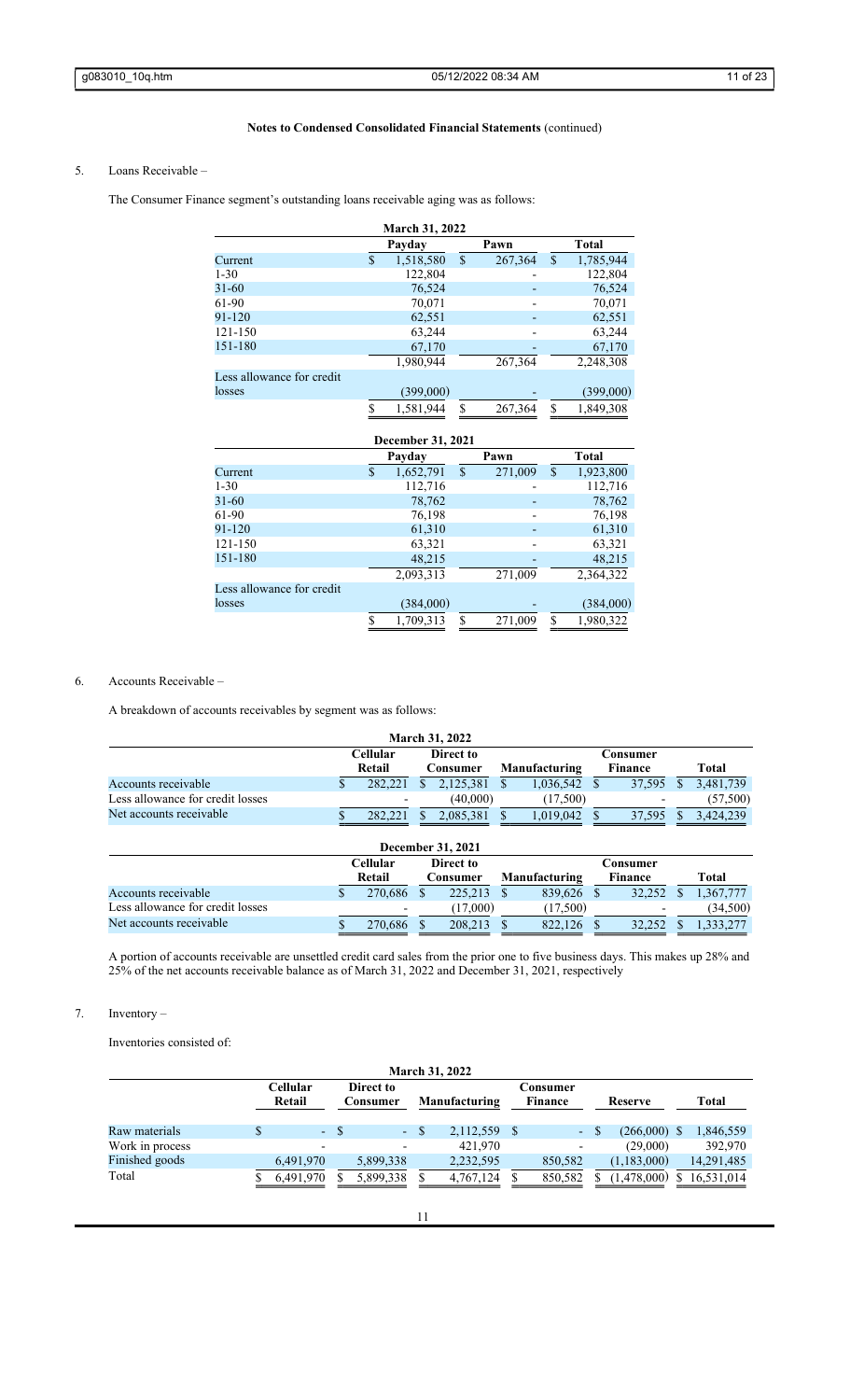### **Notes to Condensed Consolidated Financial Statements** (continued)

| December 31, 2021 |  |                          |       |                       |        |               |  |                            |                |            |
|-------------------|--|--------------------------|-------|-----------------------|--------|---------------|--|----------------------------|----------------|------------|
|                   |  | Cellular<br>Retail       |       | Direct to<br>Consumer |        | Manufacturing |  | Consumer<br><b>Finance</b> | Reserve        | Total      |
| Raw materials     |  |                          | $- S$ |                       | $-$ \$ | 1,940,096 \$  |  | - \$                       | $(256,000)$ \$ | 1,684,096  |
| Work in process   |  | $\overline{\phantom{a}}$ |       |                       |        | 461.831       |  |                            | (33,000)       | 428,831    |
| Finished goods    |  | 4,834,929                |       | 5, 253, 771           |        | 2,008,970     |  | 840,260                    | (1, 135, 000)  | 11,802,930 |
| Total             |  | 4,834,929                |       | 5,253,771             |        | 4,410,897     |  | 840,260                    | (1,424,000)    | 13,915,857 |

As a result of changes in the market for certain Company products and the resulting deteriorating value, carrying amounts for those inventories were reduced by approximately \$1,478,000 and \$1,424,000 during the three months ended March 31, 2022 and year ended December 31, 2021, respectively. These inventory write-downs have been reflected in cost of goods sold in the statement of operations. Management believes that these reductions properly reflect inventory values, and no additional losses will be incurred upon disposition.

### 8. Advertising, Marketing and Development –

The Company had no prepaid direct-response advertising costs as of March 31, 2022 and December 31, 2021. Included in Advertising, Marketing and Development for the three month periods ended March 31, 2022 and 2021 were advertising expenses of \$2.04 million and \$1.96 million, respectively.

#### 9. Leases –

Total components of operating lease expense (in thousands) were as follows for the three months ended:

|                         | March 31,<br>2022 | March 31,<br>2021 |
|-------------------------|-------------------|-------------------|
| Operating lease expense | 1.803             | .534              |
| Variable lease expense  | 526               | 531               |
| Total lease expense     | 2.329             | 2,065             |

Other information related to operating leases was as follows:

|                                                 | <b>March 31, 2022</b> | <b>December 31, 2021</b> |
|-------------------------------------------------|-----------------------|--------------------------|
| Weighted average remaining lease term, in years |                       | 5.81                     |
|                                                 |                       |                          |
| Weighted average discount rate                  | $4.2\%$               | 4.4%                     |

Future minimum lease payments under operating leases as of March 31, 2022 (in thousands) are as follows:

| Remainder of 2022                           | S  | 4,791   |
|---------------------------------------------|----|---------|
| 2023                                        |    | 4,776   |
| 2024                                        |    | 2,871   |
| 2025                                        |    | 1,511   |
| 2026                                        |    | 929     |
| Thereafter                                  |    | 3,949   |
| Total future minimum lease payments         |    | 18,827  |
| Less: imputed interest                      |    | (2,173) |
| Total                                       | ¢  | 16,654  |
|                                             |    |         |
| Current portion operating lease liabilities | \$ | 5,590   |
| Non-current operating lease liabilities     |    | 11,064  |
| Total                                       |    | 16,654  |

### 10. Intangible Assets –

A rollforward of the Company's intangible assets is as follows:

|                                   | December 31, |                          |                  |                  |                          | March 31,   |
|-----------------------------------|--------------|--------------------------|------------------|------------------|--------------------------|-------------|
|                                   | 2021         | <b>Acquisitions</b>      | <b>Additions</b> | <b>Deletions</b> |                          | 2022        |
| Customer relationships            | 12,136,254   | 1,172,626                | e.               |                  | $\blacksquare$           | 13,308,880  |
| Other                             | 242,660      | $\overline{\phantom{a}}$ |                  |                  | $\overline{\phantom{a}}$ | 242,660     |
| Amortizable intangible assets     | 12,378,914   | 1,172,626                |                  |                  | $\overline{\phantom{0}}$ | 13,551,540  |
| Less accumulated amortization     | (5,222,513)  | $\overline{\phantom{a}}$ | (386, 809)       |                  |                          | (5,609,322) |
| Net amortizable intangible assets | 7,156,401    | 1.172.626                | $(386, 809)$ \$  |                  | $\overline{\phantom{a}}$ | 7.942.218   |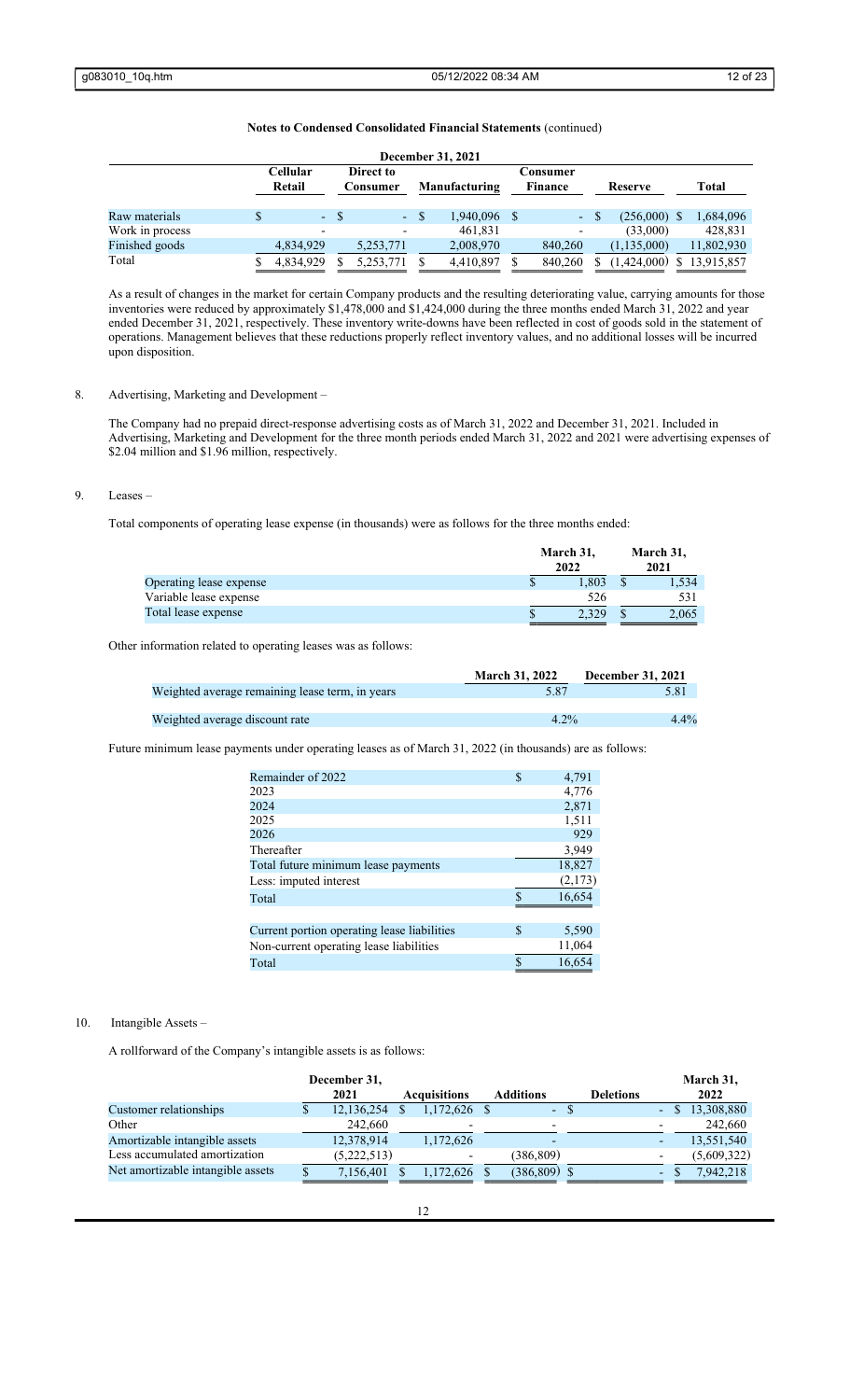#### **Notes to Condensed Consolidated Financial Statements** (continued)

|                                   | December 31, |                     |                  |     |                  | December 31, |
|-----------------------------------|--------------|---------------------|------------------|-----|------------------|--------------|
|                                   | 2020         | <b>Acquisitions</b> | <b>Additions</b> |     | <b>Deletions</b> | 2021         |
| Customer relationships            | 7,727,054    | 4.411.700           | <b>A</b>         | - S | (2.500)          | 12,136,254   |
| Other                             | 242,660      |                     |                  |     |                  | 242,660      |
| Amortizable intangible assets     | 7,969,714    | 4,411,700           |                  |     | (2,500)          | 12,378,914   |
| Less accumulated amortization     | (4,383,795)  |                     | (838,718)        |     |                  | (5,222,513)  |
| Net amortizable intangible assets | 3,585,919    | 4.411.700           | (838,718)        |     | (2.500)          | 7,156,401    |

As of March 31, 2022, estimated future amortization expense for the amortizable intangible assets (in thousands) was as follows:

| Remainder of 2022 | 1,129 |
|-------------------|-------|
| 2023              | 1,430 |
| 2024              | 1,339 |
| 2025              | 1,242 |
| 2026              | 889   |
| Thereafter        | 1,913 |
|                   | 7 942 |

#### 11. Notes Payable –

A breakdown of notes payable was as follows:

|                              | <b>March 31, 2022</b> | December 31, 2021 |             |
|------------------------------|-----------------------|-------------------|-------------|
| Bank revolving loan          | 1,900,196             |                   | 1,173,098   |
| Note payable $-$ bank        |                       | 85,263            |             |
| Note payable – related party | 2,000,000             |                   | 2,250,000   |
| Total                        | 3,985,459             |                   | 3,423,098   |
| Less current maturities      | (2,150,196)           |                   | (1,423,098) |
|                              | 1,835,263             |                   | 2,000,000   |

Future minimum long-term principal payments are as follows:

| Year 1     | \$<br>2,150,196 |
|------------|-----------------|
| Year 2     | 335,263         |
| Year 3     | 250,000         |
| Year 4     | 250,000         |
| Year 5     | 250,000         |
| Thereafter | 750,000         |
| Total      | 3,985,459       |

On October 22, 2010 SAI obtained a senior credit facility ("Revolving Loan") with a bank. The Revolving Loan, as previously amended, had a credit limit of up to \$4,500,000 based on percentages of eligible inventory, an interest rate of LIBOR plus 4.5% (4.875% at March 31, 2022), and a maturity date of October 21, 2021, and contained certain restrictive financial covenants. SAI entered into an Amended and Restated Credit Agreement (the "Credit Agreement") with its senior lender on April 8, 2021. The Credit Agreement modified the revolving line of credit limit to \$2.5 million based on an inventory and receivables availability, and subjects SAI to various covenants, including a minimum Fixed Charge Coverage ratio and maximum Senior Funded Debt to EBITDA ratio. SAI did not fulfill the Senior Funded Debt to EBITDA ratio as required in the Credit Agreement. The bank had not requested early repayment of the loan and, as discussed more fully in Note 20, "Subsequent Events," extended the maturity date of the Credit Agreement. The Commercial Promissory Note associated with the Credit Agreement had a maturity date of April 30, 2022. The Revolving Loan, as amended, continues to be secured by substantially all assets of SAI.

On January 7, 2022 SAI executed an equipment financing loan agreement with a bank. As of March 31, 2022, \$85,263 of \$430,000 committed was advanced on the note. Upon completion of the equipment purchase and bank financing, payment of \$9,680.20 will be due monthly for a term of 48 months. The agreement has a stated interest rate of 3.85% per annum.

SAI was party to a Management and Advisory Agreement dated August 6, 2010, as amended April 1, 2012, with Blackstreet Capital Management, LLC ("Blackstreet") under which Blackstreet provides certain financial, managerial, strategic and operating advice and assistance. The agreement required SAI to pay Blackstreet a fee in an amount equal to the greater of (i) \$250,000 (subject to annual increases of five percent) or (ii) five percent of SAI's "EBITDA" as defined under the agreement. As of December 31, 2020, SAI owed Blackstreet \$2,513,546 of accrued fees under the agreement. On January 8, 2021, pursuant to the Merger Transaction, the agreement was terminated, \$13,546 of the accrued fees were paid to Blackstreet, and the remaining \$2,500,000 was converted into a note payable to Blackstreet. The note is payable in ten consecutive annual lump sum installments of \$250,000, without interest thereon, commencing on January 31, 2021, is unsecured and is guaranteed by the Company. The accrued liability converted to a note is presented herein retrospectively to furnish comparative information.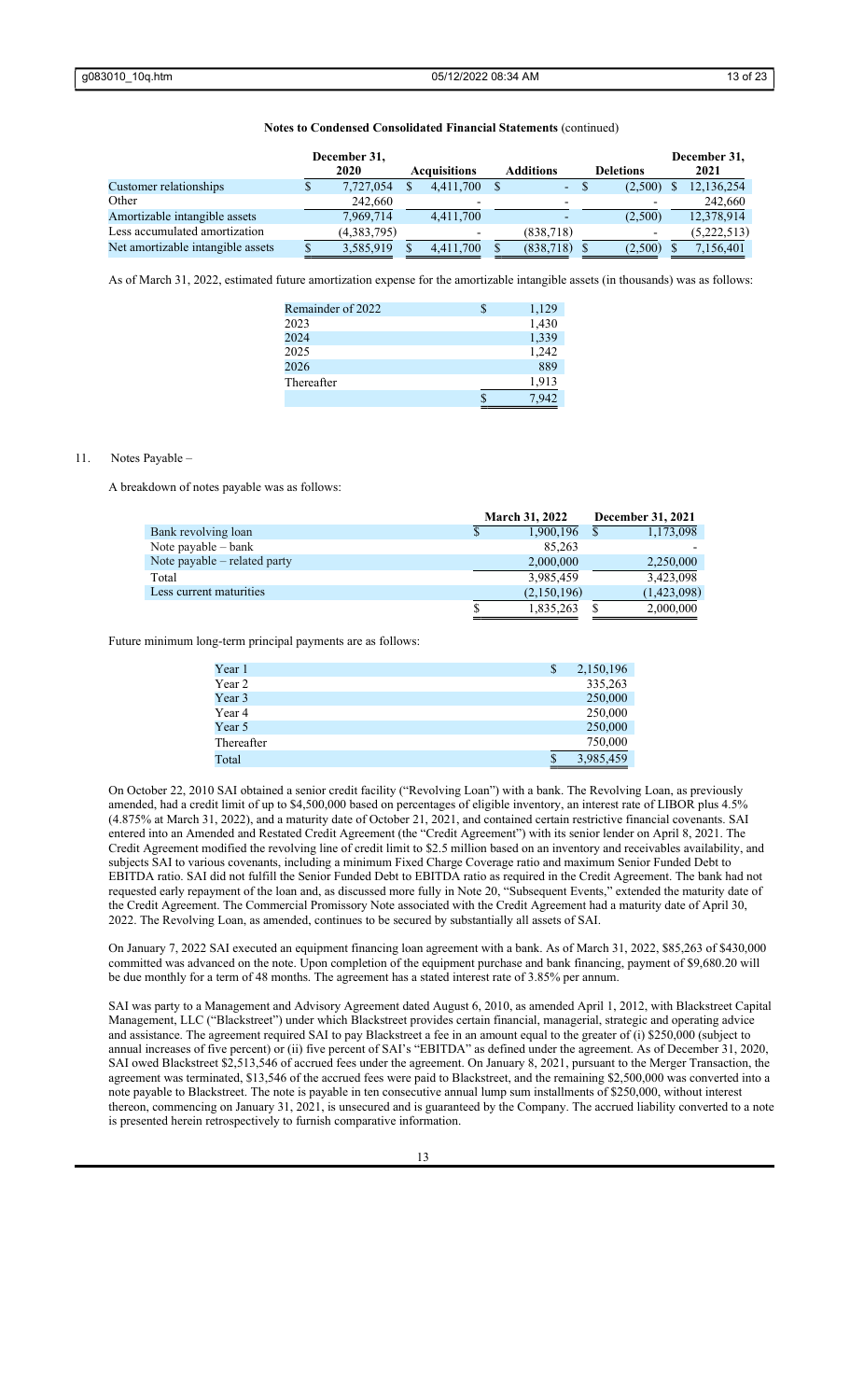### 12. Commitments and Contingencies –

#### *Legal Proceedings*

The Company is party to a variety of legal actions arising out of the normal course of business. Plaintiffs occasionally seek punitive or exemplary damages. The Company does not believe that such normal and routine litigation will have a material impact on its consolidated financial results.

#### 13. Revenue –

#### *Cellular Retail*

Compensation from Cricket Wireless – As a Cricket Wireless authorized retailer, we earn compensation from Cricket Wireless for activating a new customer on the Cricket Wireless network and activating new devices for existing Cricket Wireless customers ("back-end compensation") and upon an existing Cricket Wireless customer whom we originally activated on the Cricket Wireless GSM network making a continuing service payment ("CSP"). Compensation from Cricket Wireless for the three month periods ended March 31, 2022 and 2021 was \$9.74 million and \$8.71, respectively.

Cellular Retail revenues are recognized per ASC 606, "Revenue Recognition" and consist of the following:

- Merchandise merchandise sales, which exclude sales taxes, reflect the transaction price at point of sale when payment is received or receivable, the customer takes control of the merchandise and, applicable to devices, the device has been activated on the Cricket Wireless network. The sale and activation of a wireless device also correlates to the recording of back-end compensation from Cricket Wireless. Sales returns are not material to our financial statements. Merchandise sales revenue, which included back-end compensation from Cricket Wireless, is recorded in Sales and associated fees in the income statement.
- Other revenue services revenue from customer paid fees is recorded at point of sale when payment is received and the customer receives the benefit of the service. CSP compensation from Cricket Wireless is recorded as of the time certain Cricket Wireless customers make a service payment, as reported to us by Cricket Wireless.

### *Direct to Consumer*

Direct to Consumer revenue is recognized per ASC 606 and consists of the following:

Merchandise – merchandise sales, which exclude sales taxes, reflect the transaction price when product is shipped to customers, FOB shipping point, reduced by variable consideration. Shipping and handling fees are included in total net sales. Variable consideration is comprised of estimated future returns and merchandise credits which are estimated based primarily on historical rates and sales levels.

#### *Manufacturing*

Manufacturing revenue is recognized per ASC 606 and consists of the following:

Merchandise – merchandise sales, which exclude sales taxes, reflect the transaction price when product is shipped to customers, FOB shipping point, or at point of sale and are reduced by variable consideration. Shipping and handling fees are not included in total net sales and are an offset to freight-out expense. Variable consideration is comprised of estimated future returns and warranty liability which are estimated based primarily on historical rates and sales levels.

#### *Consumer Finance*

Consumer Finance revenue from merchandise sales is recognized per ASC 606 and consists of the following:

- Merchandise merchandise sales, which exclude sales taxes, reflects the transaction price at point of sale in our pawn stores when payment in full is received and the customer takes control of the merchandise. Sales returns are not material to our financial statements.
- Other revenue services revenue from customer paid fees for ancillary services is recorded at point of sale when payment is received and the customer receives the benefit of the service.

Consumer finance revenue from loan fees and interest is recognized per ASC 825 and consist of the following:

Loan fees and interest – loan fees and interest on cash advance loans are recognized on a constant-yield basis ratably over a loan's term. Installment loan fees and interest are recognized using the interest method, except that installment loan origination fees are recognized as they become non-refundable and installment loan maintenance fees are recognized when earned. The Company recognizes fees on pawn loans on a constant-yield basis ratably over the loans' terms, less an estimated amount for expected forfeited pawn loans which is based on historical forfeiture rates.

See Note 17, "Segment Information," for disaggregation of revenue by segment.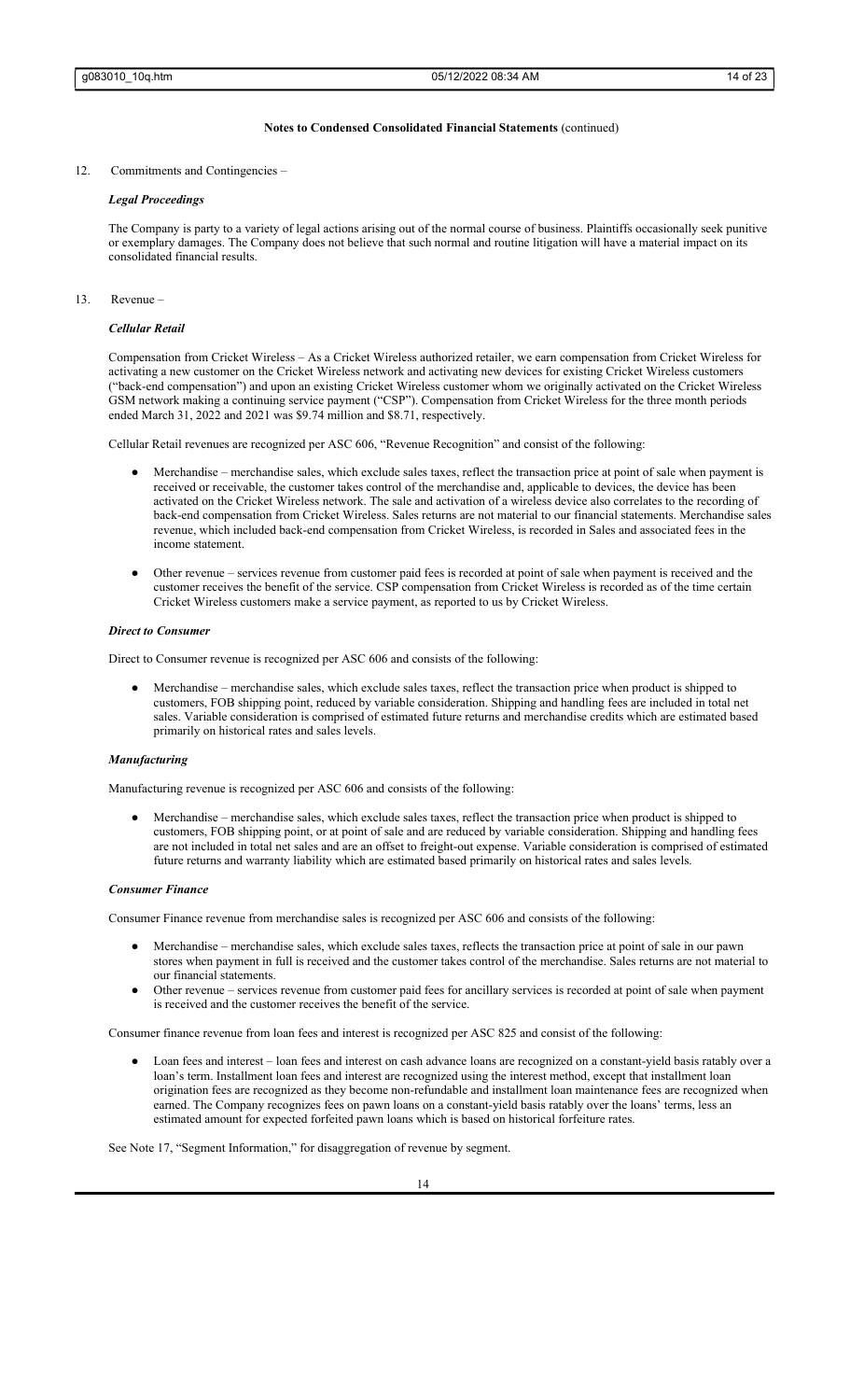#### 14. Other Operating Expense –

A breakout of other operating expense is as follows:

|                                  | <b>Three Months Ended</b> |               |
|----------------------------------|---------------------------|---------------|
|                                  | March 31,                 | March 31,     |
|                                  | 2022                      | 2021          |
| Bank fees                        | 707,317<br>S              | 724,645<br>S. |
| Collection costs                 | 56,307                    | 72,283        |
| Insurance                        | 233,198                   | 164,521       |
| Management and advisory fees     | 242,068                   | 224,771       |
| Professional and consulting fees | 603,922                   | 431,678       |
| <b>Supplies</b>                  | 244,843                   | 166,872       |
| Loss (Gain) on disposal          | (8,021)                   | 13,056        |
| Other                            | 620,822                   | 654,643       |
|                                  | \$2,700,456               | \$2,452,469   |

#### 15. Provision for Income Tax Expense –

Provision for income tax expense for the three months ended March 31, 2022 and 2021 was \$1.34 million and \$1.30 million for an effective rate of 21.4% and 21.7%, respectively. The effective tax rate is lower than the federal plus state statutory rates due to: (1) noncontrolling interests' share of net income is not subject to income tax at the consolidated group level; (2) year-over-year changes in the number and mix of states in which our subsidiaries are subject to state income taxes due to various nexus factors such as changes in multi-state activities by members of the consolidated group and its impact on the application of respective state income tax rules and regulations; and (3) changes in state income tax related statutes and regulations. Excluding the noncontrolling interests' share of net income, the effective tax rate for the comparable periods was 24.3% and 24.9%, respectively. This decrease period over period is due to changing state income tax exposure resulting from a change in the number and mix of states in which subsidiaries are subject to state income taxes due to various factors such as changes in multistate activities by members of the consolidated group and its impact on state taxation rules and regulations applicable to the Company.

#### 16. Acquisition –

#### *Direct to Consumer Acquisition*

On January 14, 2022, the Company's Direct to Consumer segment completed an acquisition of assets accounted for under ASC 805- 10, acquiring the "Seed to Spoon" App. This is a garden planning App that makes growing food easier and provides an easy and direct path to purchasing seeds from our Park Seed business.

The purchase price calculation (in thousands) was as follows:

| Cash             |       |
|------------------|-------|
| Holdback payable | 200   |
| $\bullet$        | 1.176 |

The assets acquired (in thousands) were recorded at their estimated fair values as of the purchase date as follows:

| Inventory         |         |
|-------------------|---------|
| Intangible assets |         |
|                   | 1 1 7 6 |

### 17. Segment Information –

Segment information related to the three month periods ended March 31, 2022 and 2021 (in thousands) was as follows:

| Three Months Ended March 31, 2022<br>(in thousands) |    |                           |        |                          |              |               |      |                            |              |                          |               |              |
|-----------------------------------------------------|----|---------------------------|--------|--------------------------|--------------|---------------|------|----------------------------|--------------|--------------------------|---------------|--------------|
|                                                     |    | <b>Cellular</b><br>Retail |        | Direct to<br>Consumer    |              | Manufacturing |      | Consumer<br><b>Finance</b> |              | Corporate                |               | <b>Total</b> |
| Revenue from external                               |    |                           |        |                          |              |               |      |                            |              |                          |               |              |
| customers                                           | \$ | 26,259                    | - \$   | 15,979                   | S            | 2,620         | - \$ | 456                        | - \$         | $-$ \$                   |               | 45,314       |
| Fees and interest income                            |    | $\overline{\phantom{0}}$  | \$     | $\overline{\phantom{a}}$ | \$           | $\sim$        | \$   | 1,139                      | \$.          | $\overline{\phantom{a}}$ | <sup>\$</sup> | 1,139        |
| Total revenue                                       | \$ | 26,259                    | - \$   | 15,979                   | <sup>S</sup> | 2,620         | - \$ | 1,595                      | -S           | $-$ \$                   |               | 46,453       |
| Net income (loss)                                   |    | 2,389                     | -S     | 2,723                    | -S           | $(19)$ \$     |      | 182                        | \$.          | $(334)$ \$               |               | 4,941        |
| Total segment assets                                | \$ | 45,360 \$                 |        | 19,204                   | <sup>S</sup> | 10,799        | - \$ | 6,529                      | <sup>S</sup> | 40,101                   | S             | 121,993      |
| Expenditures for segmented                          |    |                           |        |                          |              |               |      |                            |              |                          |               |              |
| assets                                              | \$ |                           | $-$ \$ | 1,205                    | S            | 26            | -S   | $\sim$                     | S            | $-$ \$                   |               | 1,231        |
|                                                     |    |                           |        |                          | 15           |               |      |                            |              |                          |               |              |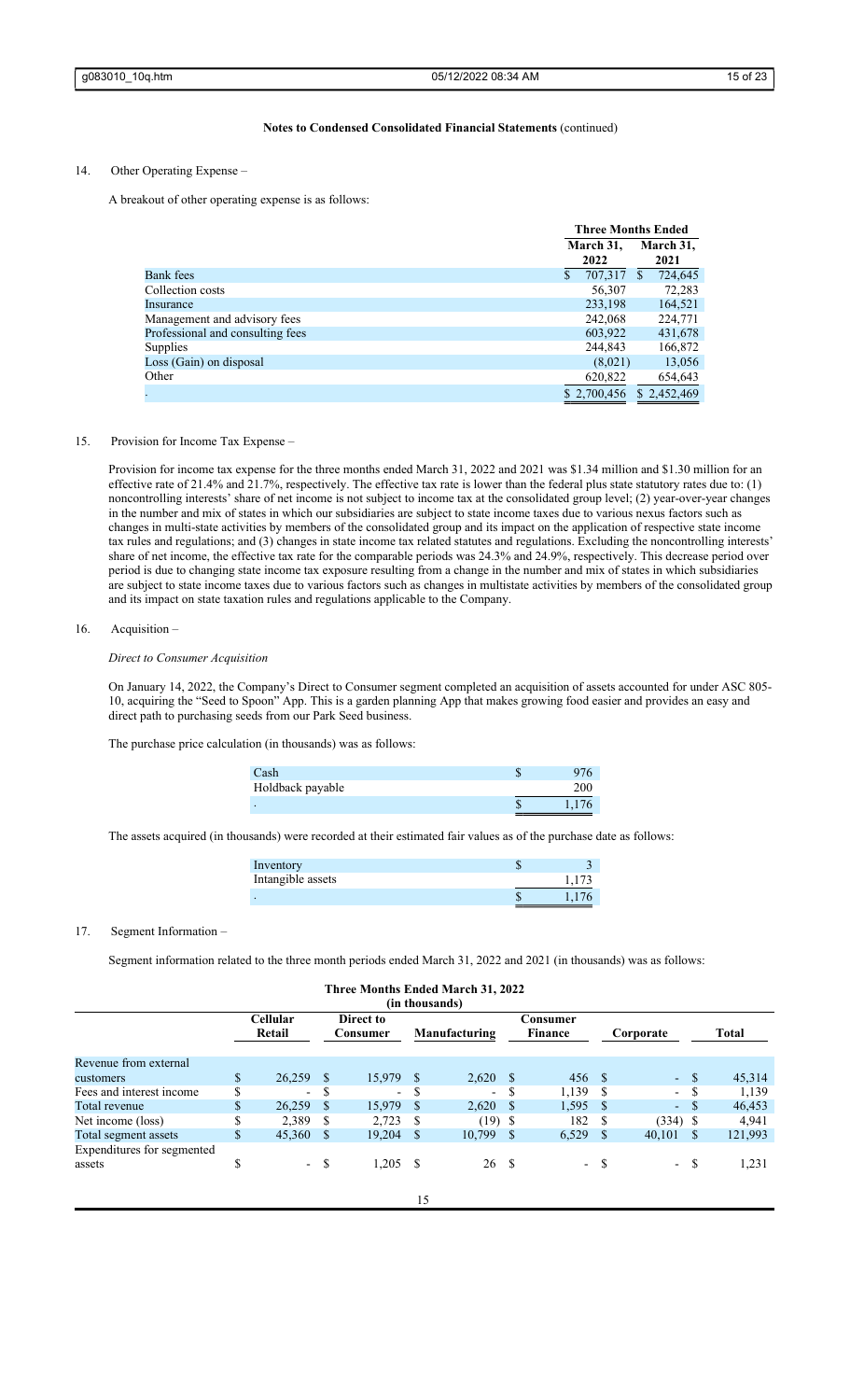| <b>Three Months Ended March 31, 2021</b><br>(in thousands) |   |                           |   |                          |      |                          |      |                     |      |                          |               |              |
|------------------------------------------------------------|---|---------------------------|---|--------------------------|------|--------------------------|------|---------------------|------|--------------------------|---------------|--------------|
|                                                            |   | <b>Cellular</b><br>Retail |   | Direct to<br>Consumer    |      | <b>Manufacturing</b>     |      | Consumer<br>Finance |      | Corporate                |               | <b>Total</b> |
| Revenue from external                                      |   |                           |   |                          |      |                          |      |                     |      |                          |               |              |
| customers                                                  | S | 25,511                    | S | 14,678                   |      | 2,523                    | - \$ | 472 \$              |      | $-$ \$                   |               | 43,184       |
| Fees and interest income                                   |   | $\overline{\phantom{0}}$  | S | $\overline{\phantom{0}}$ | ъ    | $\overline{\phantom{0}}$ |      | 1.002               |      | $\overline{\phantom{0}}$ | S             | 1,002        |
| Total revenue                                              |   | 25,511                    | S | 14,678                   | - \$ | 2,523                    | -S   | 1.474               | - \$ | ٠.                       | <sup>\$</sup> | 44,186       |
| Net income (loss)                                          |   | 2.522                     | S | 2.269                    | - \$ | $(18)$ \$                |      | 162                 |      | $(256)$ \$               |               | 4.679        |
| Total segment assets                                       |   | 40,186                    | S | 17,515                   |      | 10,629                   |      | $6,356$ \$          |      | 37,149                   |               | 111,835      |
| Expenditures for segmented<br>assets                       |   | 191                       | S | 63                       |      | $\overline{\phantom{0}}$ |      | $-$                 |      | $\overline{\phantom{a}}$ |               | 254          |

#### 18. Basic and Diluted Weighted Average Shares Outstanding –

Following is the calculation of basic and diluted weighted average shares outstanding for the three month periods ended on March 31, 2022 and 2021:

|                                               | <b>Three Months Ended:</b> |                   |
|-----------------------------------------------|----------------------------|-------------------|
|                                               | March 31,<br>2022          | March 31,<br>2021 |
| Weighted average shares outstanding - basic   | 9.108.053                  | 9,249,900         |
| Stock options (treasury method)               | 12,083                     | 8.231             |
| Weighted average shares outstanding - diluted | 9,120,136                  | 9,258,131         |

#### 19. Dividends –

Our Board of Directors declared and paid the following dividends during the first quarter of 2022:

| <b>Date Declared</b> | <b>Record Date</b> | <b>Dividend Per Share</b> | <b>Payment Date</b> | Dividend Paid |
|----------------------|--------------------|---------------------------|---------------------|---------------|
| February 15, 2022    | March 1, 2022      | 0.025                     | March 11, 2022      | 227,702       |

#### 20. Subsequent Events –

#### *Dividends Declared*

Our Board of Directors declared the following dividends after March 31, 2022:

| <b>Date Declared</b> | <b>Record Date</b> | <b>Dividend Per Share</b> |       | <b>Payment Date</b> |
|----------------------|--------------------|---------------------------|-------|---------------------|
| May 4, 2022          | May 20, 2022       |                           | 0.025 | June 2, 2022        |

### *SAI Amended and Restated Credit Agreement*

SAI entered into a Second Amended and Restated Credit Agreement (the "Agreement") with its senior lender on May 6, 2022. The Agreement provides for a revolving line of credit of up to \$2.5 million based on an inventory and receivables availability, and subjects SAI to various covenants, including a minimum Fixed Charge Coverage Ratio and Minimum Net Worth requirement. The Commercial Promissory Note associated with the Agreement has a maturity date of April 30, 2023.

### *Cellular Retail Acquisition*

On May 9, 2022, PQH completed the acquisition of 80% of the membership interests of Gateway Wireless, LLC ("Gateway"), an operator of 56 wireless retail locations in Missouri and several other states. PQH paid \$3.0 million to acquire the membership interests in Gateway and fund the paydown of certain obligations to the selling shareholders at closing. Simultaneously with closing, WCR funded a \$3.1 million loan to Gateway to refinance the existing senior debt of the Company.

We evaluated all events or transactions that occurred after March 31, 2022 through the date we issued these financial statements. During this period, we did not have any other material subsequent events that impacted our financial statements.

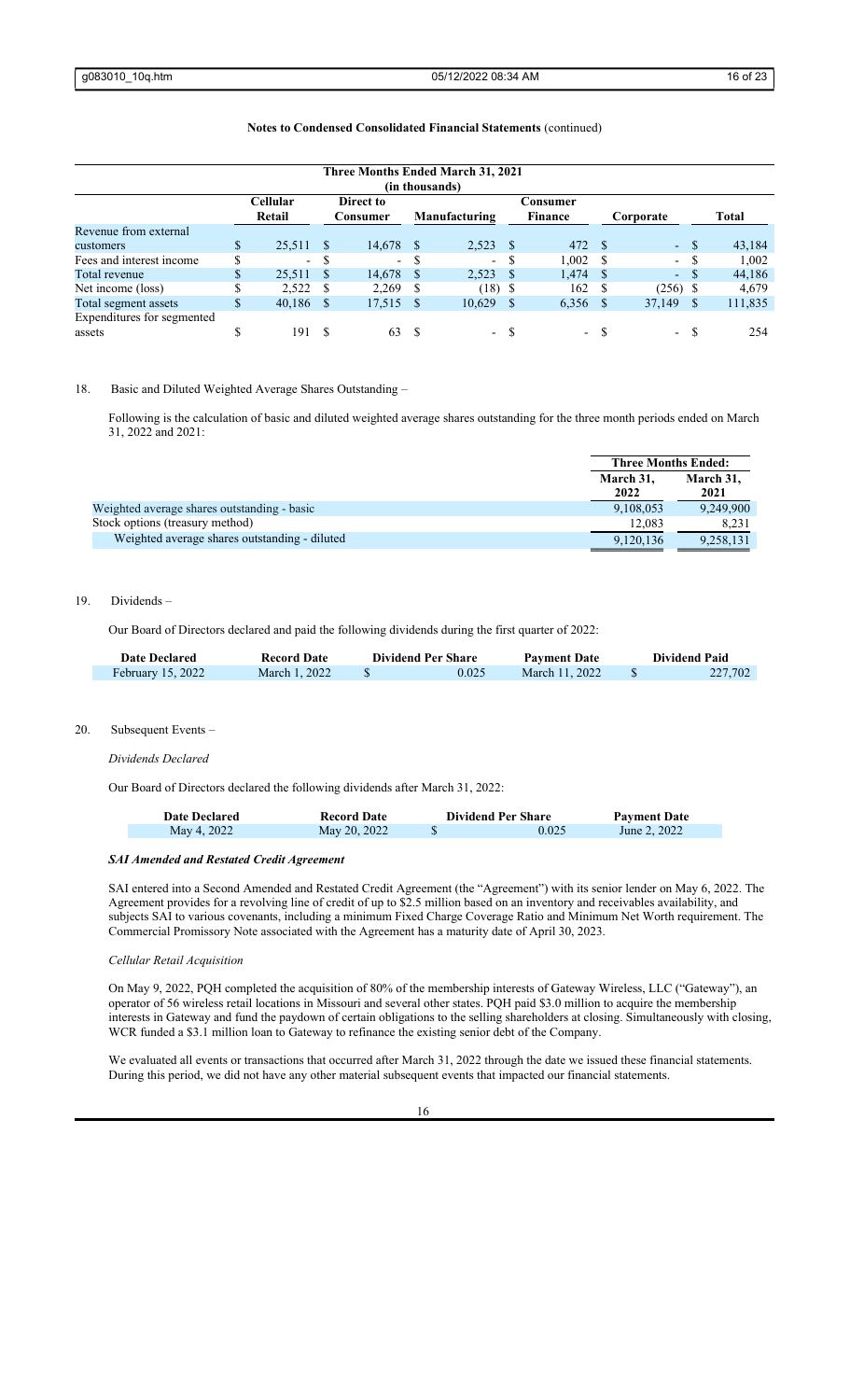#### **Item 2. Management's Discussion and Analysis of Financial Condition and Results of Operations**

#### Forward-Looking Statements

Some of the statements made in this report are "forward-looking statements," as that term is defined under Section 27A of the Securities Act and Section 21E of the Securities Exchange Act of 1934. These forward-looking statements are based upon our current expectations and projections about future events. Whenever used in this report, the words "believe," "anticipate," "intend," "estimate," "expect," "will" and similar expressions, or the negative of such words and expressions, are intended to identify forward-looking statements, although not all forward-looking statements contain such words or expressions. The forward-looking statements in this report are primarily located in the material set forth under the headings "Risk Factors" and "Management's Discussion and Analysis of Financial Condition and Results of Operations," but are found in other parts of this report as well. These forward-looking statements generally relate to our plans, objectives and expectations for future operations and are based upon management's current estimates and projections of future results or trends. Although we believe that our plans and objectives reflected in or suggested by these forwardlooking statements are reasonable, we may not achieve these plans or objectives. You should read this report completely and with the understanding that actual future results may be materially different from what we expect. We are not undertaking any obligation to update any forward-looking statements even though our situation may change in the future.

Specific factors that might cause actual results to differ from our expectations or may affect the value of the common stock, include, but are not limited to:

- Supply chain disruptions and delays and related lost revenue or increased costs;
- Inflationary pressures on cost of sales and fluctuations in commodity prices;
- Potential product liability risks that relate to the design, manufacture, sale and use of our Swisher products;
- Changes in local, state or federal laws and regulations governing lending practices, or changes in the interpretation of such laws and regulations;
- Litigation and regulatory actions directed toward the consumer finance industry or us, particularly in certain key states;
- Our need for additional financing;
- Changes in our authorization to be a dealer for Cricket Wireless;
- Changes in authorized Cricket dealer compensation;
- Lack of advertising support and sales promotions from Cricket Wireless in the markets we operate;
- Our dependence on information systems;
- Direct and indirect effects of COVID-19 on our employees, customers, our supply chain, the economy and financial markets; and
- Unpredictability or uncertainty in financing and merger and acquisition markets, which could impair our ability to grow our business through acquisitions.

Other factors that could cause actual results to differ from those implied by the forward-looking statements in this report are more fully described in the "Risk Factors" section of our Form 10-K for the year ended December 31, 2021.

Industry data and other statistical information used in this report are based on independent publications, government publications, reports by market research firms or other published independent sources. Some data are also based on our good faith estimates, derived from our review of internal surveys and the independent sources listed above. Although we believe these sources are reliable, we have not independently verified the information.

#### **OVERVIEW**

Western Capital Resources, Inc. ("WCR"), a Delaware corporation originally incorporated in Minnesota in 2001 and reincorporated in Delaware in 2016, is a holding company having a controlling interest in subsidiaries operating in the following industries and operating segments:



Our Cellular Retail segment is comprised of an authorized Cricket Wireless dealer and involves the retail sale of cellular phones and accessories to consumers through our wholly-owned subsidiary PQH Wireless, Inc. and its controlled but less than 100% owned subsidiaries. Our Direct to Consumer segment consists of a wholly-owned branded online and direct marketing distribution retailer of live plants, seeds, holiday gifts and garden accessories selling its products under Park Seed, Jackson & Perkins and Wayside Gardens brand names and home improvement and restoration products operating as Van Dyke's Restorers as well as a wholesaler under the Park Wholesale brand. Our manufacturing segment consists of a wholly-owned manufacturer of lawn and garden power equipment and emergency safety shelters selling products primarily under the Swisher brand name and provides turn-key manufacturing services to third parties. Our Consumer Finance segment consists of retail financial services conducted through our wholly-owned subsidiaries Wyoming Financial Lenders, Inc. and Express Pawn, Inc.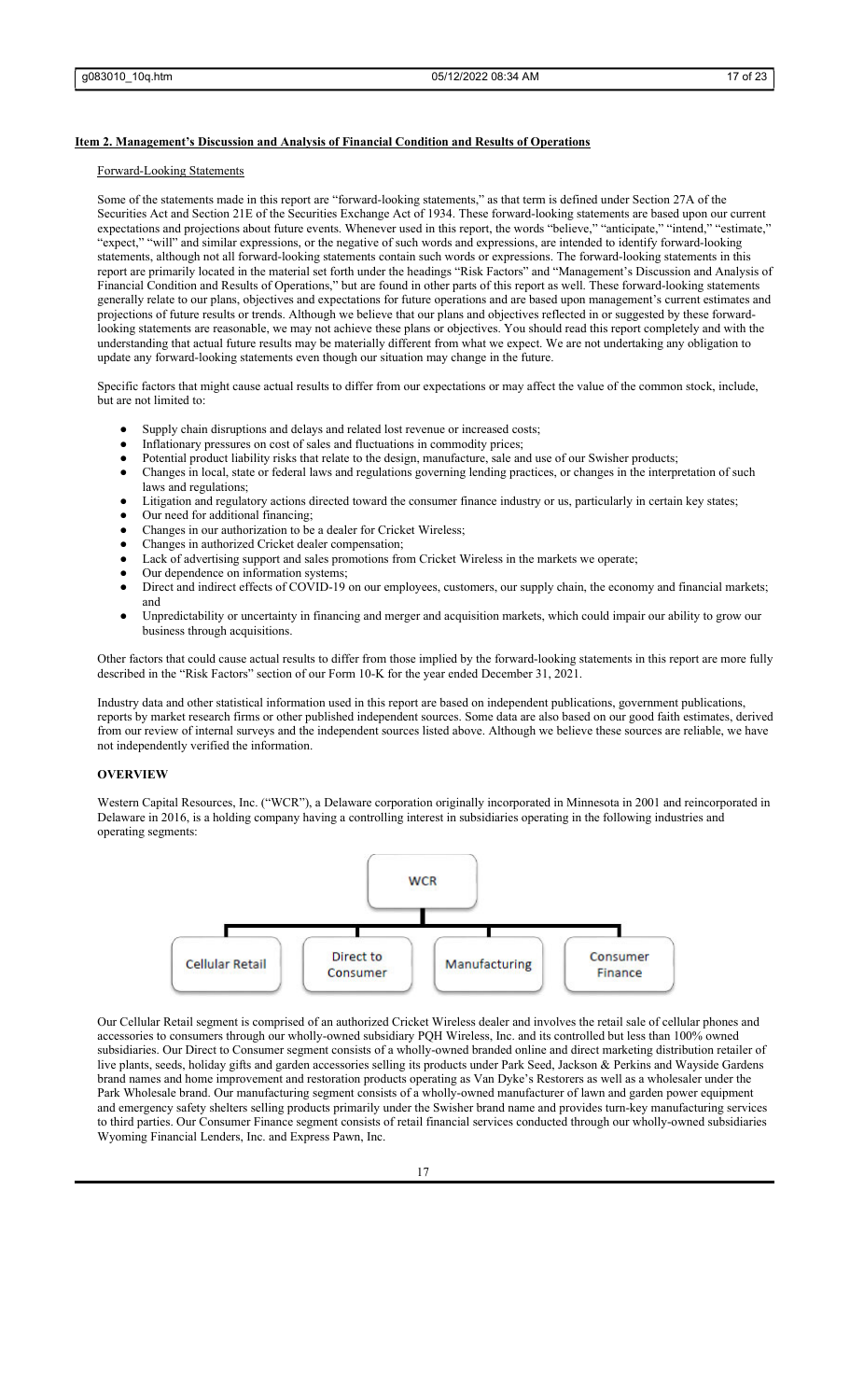Throughout this report, we collectively refer to WCR and its consolidated subsidiaries as "we," the "Company," and "us."

#### *Acquisitions:*

On March 11, 2022, our Cellular Retail segment entered into a series of definitive agreements to purchase 80% of Gateway Wireless, LLC, an operator of 56 Cricket Wireless locations in Missouri and several other states. We completed the transaction on May 9, 2022.

On January 14, 2022, the Company's Direct to Consumer segment acquired From Seed to Spoon, a garden planning App that makes growing food easier. From Seed to Spoon is yet another tool in Park Seed's tool shed designed to inspire, teach, and reach customers where they get information today – on their phones. From Seed to Spoon calculates planting dates based on GPS location taking the guesswork out of when to plant seeds. In addition to providing personalized planting dates, the App also includes companion planting guides, recipes, organic pest treatments, and beneficial insect guides. It even enables users to filter plants by health benefit. The App also provides an easy and direct path to purchasing seeds from our Park Seed business.

We expect segment operating results and earnings per share to change throughout 2022 and beyond due, at least in part, to the seasonality of the various segments, recently completed and potential merger and acquisition activity, the unknown impact of COVID-19, the effects of inflationary pressures, as well as supply and labor shortages.

### Discussion of Critical Accounting Policies

Our condensed consolidated financial statements and accompanying notes have been prepared in accordance with accounting principles generally accepted in the United States of America applied on a consistent basis. The preparation of these condensed consolidated financial statements requires us to make a number of estimates and assumptions that affect the reported amounts of assets and liabilities, the disclosure of contingent assets and liabilities at the date of the condensed consolidated financial statements and the reported amounts of revenues and expenses during the reporting periods. We evaluate these estimates and assumptions on an ongoing basis. We base these estimates on the information currently available to us and on various other assumptions that we believe are reasonable under the circumstances. Actual results could vary materially from these estimates under different assumptions or conditions.

Our significant accounting policies are discussed in Note 2, "Summary of Significant Accounting Policies," of the notes to our condensed consolidated financial statements included in this report together with our significant accounting policies discussed in Note 1, "Basis of Presentation, Nature of Business and Summary of Significant Accounting Policies," of the notes to our December 31, 2021 consolidated financial statements included in our Form 10-K for the year ended December 31, 2021. We believe that the following critical accounting policies affect the more significant estimates and assumptions used in the preparation of our condensed consolidated financial statements.

#### *Receivables and Credit Loss Allowance*

#### Consumer Finance

Included in loans receivable is \$2.25 million of unpaid principal, interest and fee balances of payday loans that have not reached their maturity date. Payday loans by their nature are high risk loans and require significant assumptions when determining a reserve for credit losses, including the default rate and the amount of subsequent collections on those defaulted loans. These two factors have remained relatively stable over the past two years and we therefore use historical rates to assist in determining anticipated future credit losses. In addition, we must consider future economic factors. Any significant downturn in the economy which is greater than our assumptions will increase the default rates and reduce subsequent collections on those defaulted loans. As of March 31, 2022, we have estimated credit losses from the \$2.25 million loans receivable balance to be approximately \$40,000.

#### *Inventory*

#### Direct to Consumer

Inventory is valued at the lower of cost or market using the weighted-average method of determining cost. The Company periodically evaluates the value of items in inventory and provides write-downs to inventory based on its estimate of market conditions. Two subcategories of inventory, live plants and restoration products, are most susceptible to write-downs and the application of key assumptions.

Live plants have a limited life and any unsold product is disposed of at the end of a selling season. Should the demand for product not meet expectations, larger write-downs may occur during interim periods until written off. Management will assess the need for writedowns based on inventory levels, the length of time remaining in the live-goods season, and current and expected demand which could be impacted by many current market and economic factors as discussed in the Risk Factors section of our Form 10-K for the year ended December 31, 2021.

We have a significant number of home hardware products in this segment's inventory. Due to the uniqueness of many of these items, the sales volume of an individual SKU may be low. Management evaluates the value of items in inventory to estimate an allowance against carrying costs. This evaluation includes a look-back of sales volume of the respective SKU over the prior twelve month period to estimate the allowance.

#### Manufacturing

Inventory is valued at the lower of cost or market using the standard costing method of determining cost. The Company periodically evaluates the value of items in inventory and provides write-downs to inventory based on its estimate of market conditions. Key assumptions used are the future quantity to be sold, the future selling price of an item, and the cost of raw materials, primarily steel. Unknown economic factors or supply factors could materially affect these assumptions. A sharp downturn in the economy would negatively impact the future quantity sold. Dropping steel or other raw materials costs will negatively impact assumptions used for future sales prices and the underlying cost under the lower of cost or market methodology. Future sales prices and the underlying cost under the lower of cost or market methodology could also be negatively impacted by an unforeseen introduction of comparable products, possibly from foreign sources or otherwise, at a lower price point.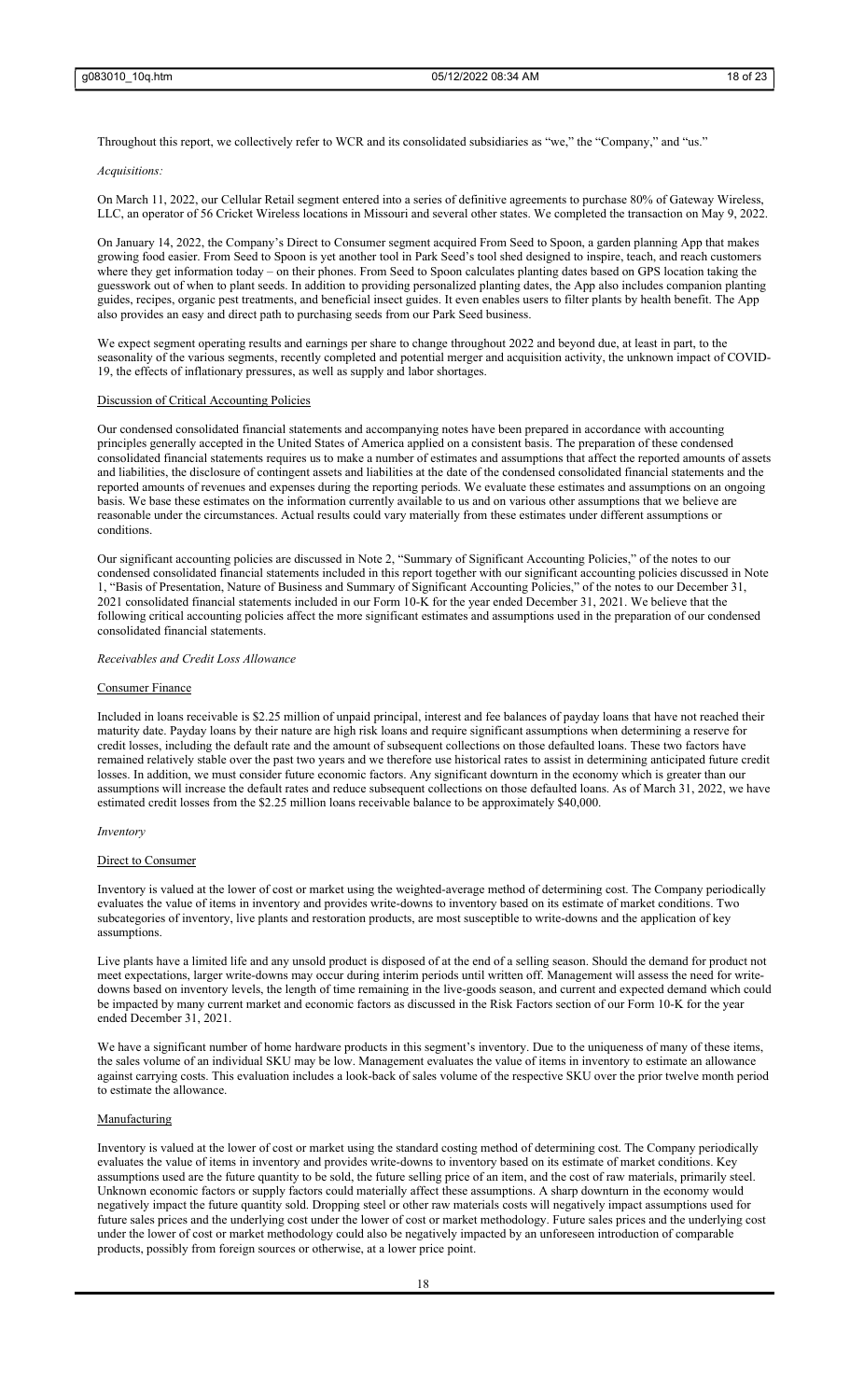### **Results of Operations – Three Months Ended March 31, 2022 Compared to Three Months Ended March 31, 2021**

Net income attributable to our common shareholders for the current quarter was \$4.18 million, or \$0.46 per share (basic and diluted) for the quarter ended March 31, 2022, compared to \$3.91 million, or \$0.42 per share (basic and diluted), for the quarter ended March 31, 2021.

Following is a discussion of operating results by segment.

The following table provides revenues and net income attributable to WCR common shareholders for the quarters ended March 31, 2022 and March 31, 2021 (in thousands).

|                                          |               | <b>Cellular</b> |              | Direct to                |               |                |      | Consumer                 |          |                |               |        |
|------------------------------------------|---------------|-----------------|--------------|--------------------------|---------------|----------------|------|--------------------------|----------|----------------|---------------|--------|
|                                          |               | Retail          |              | Consumer                 |               | Manufacturing  |      | Finance                  |          | Corporate      |               | Total  |
| <b>Three Months Ended March 31, 2022</b> |               |                 |              |                          |               |                |      |                          |          |                |               |        |
| Revenue                                  | \$            | 26,259          | \$.          | 15,979                   | -\$           | 2,620          | - \$ | $1,595$ \$               |          | $\sim$         | S             | 46.453 |
| % of total revenue                       |               | 56.5%           |              | 34.4%                    |               | $5.7\%$        |      | 3.4%                     |          | $-9/0$         |               | 100%   |
| Net income (loss)                        | S.            | 2,389           | S            | 2,723                    | -S            | $(19)$ \$      |      | 182                      | S        | $(334)$ \$     |               | 4,941  |
| Net income attributable to               |               |                 |              |                          |               |                |      |                          |          |                |               |        |
| noncontrolling interests                 | <sup>\$</sup> | 759             | $^{\circ}$   | $\sim$ .                 | - \$          | $-$ \$         |      | $-$ \$                   |          | $\sim$ 10 $\,$ | <sup>\$</sup> | 759    |
| Net income (loss) attributable to WCR    |               |                 |              |                          |               |                |      |                          |          |                |               |        |
| common shareholders                      | \$            | 1,630           | \$.          | 2,723                    | -S            | $(19)$ \$      |      | 182                      | S        | $(334)$ \$     |               | 4,182  |
|                                          |               |                 |              |                          |               |                |      |                          |          |                |               |        |
| Three Months Ended March 31, 2021        |               |                 |              |                          |               |                |      |                          |          |                |               |        |
| Revenue                                  | S.            | 25,511          | -S           | 14,678                   | - \$          | 2,523          | - \$ | $1,474$ \$               |          | $\sim$         |               | 44.186 |
| % of total revenue                       |               | 57.8%           |              | 33.2%                    |               | $5.7\%$        |      | $3.3\%$                  |          | $-9/0$         |               | 100%   |
| Net income (loss)                        | S.            | 2,522           | \$.          | 2,269                    | -S            | $(18)$ \$      |      | 162                      | -S       | $(256)$ \$     |               | 4,679  |
| Net income attributable to               |               |                 |              |                          |               |                |      |                          |          |                |               |        |
| noncontrolling interests                 | \$            | 769             | -S           | $\overline{\phantom{a}}$ | <sup>\$</sup> | $\overline{a}$ | \$   | $\overline{\phantom{0}}$ | S        | $\sim$         | \$            | 769    |
| Net income (loss) attributable to WCR    |               |                 |              |                          |               |                |      |                          |          |                |               |        |
| common shareholders                      | \$            | 1,753           | $\mathbb{S}$ | 2,269                    | S             | $(18)$ \$      |      | 162                      | <b>S</b> | $(256)$ \$     |               | 3,910  |
|                                          |               |                 |              |                          |               |                |      |                          |          |                |               |        |

#### **Cellular Retail**

A summary table of the number of Cricket Wireless retail stores we operated during the three months ended March 31, 2022 and March 31, 2021 follows:

|                   | 2022 | 2021 |
|-------------------|------|------|
| Beginning         | , 20 | 205  |
| Acquired/Launched |      |      |
| Closed/Divested   | -    |      |
| Ending            |      | 205  |

The increase in the store count above was primarily due to our September 9, 2021 acquisition of 25 Cricket Wireless retail stores.

Period over period, net income attributable to shareholders decreased from \$1.75 million in the comparable prior year quarter to \$1.63 million in the current quarter. Many factors have contributed to this period over period decrease. Most notable is a 2.9% increase in segment revenue period over period on a store count that increased 12%. We attribute the decline in same store revenue year over year primarily to consumers receiving both tax refunds and COVID-19 relief funds at approximately the same time in the prior year quarter, while the COVID-19 relief funds are significantly down in the comparable current year period. In addition inflationary pressures have negatively impacted many expenses, most notably salaries, wages and benefits and occupancy expenses.

#### **Direct to Consumer**

The Direct to Consumer segment has seasonal sources of revenue and historically experiences a greater proportion of annual revenue and net income in the months of March through May and December due to the seasonal products it sells. For the current quarter, the Direct to Consumer segment had a net income of \$2.72 million compared to net income of \$2.27 million for the comparable prior year period. Revenues for the quarter ended March 31, 2022 were \$15.98 million compared to \$14.68 million for the comparable period in 2021,an 8.9% increase. The gains in revenue in the Direct to Consumer segment were partially offset by higher selling and advertising expenses versus the prior year comparable period.

#### **Manufacturing**

Manufacturing segment sales increased from \$2.52 million in the comparable prior period to \$2.62 million in the current period. For each of the quarters ended March 31, 2022 and 2021, the Manufacturing segment had a net loss of \$0.02 million.

#### **Consumer Finance**

A summary table of the number of consumer finance locations we operated during the quarters ended March 31, 2022 and March 31, 2021 follows:

|                   | 2021 | 2020 |
|-------------------|------|------|
| Beginning         | 22   |      |
| Acquired/Launched |      |      |
| Closed/Divested   |      |      |
| Ending            | 22   |      |
|                   |      |      |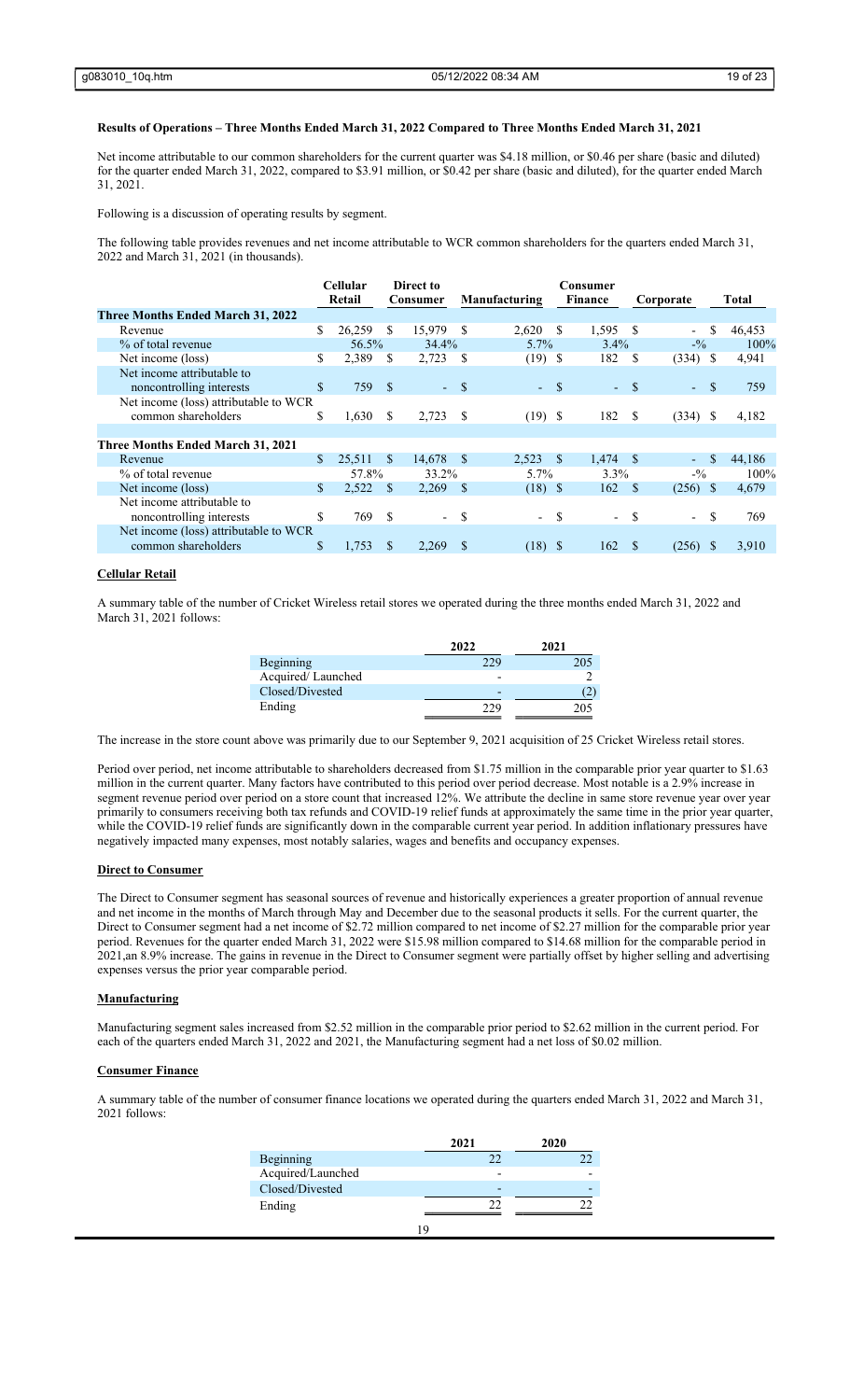Consumer Finance segment revenues increased \$0.12 million, or 8.2%, for the quarter ended March 31, 2022 compared to the quarter ended March 31, 2021 due to an increase in lending volume. Segment net income also increased from \$0.16 million to \$0.18 million for the same period.

### **Corporate**

Net costs related to our Corporate segment were \$0.33 million for the three month period ended March 31, 2022 compared to \$0.26 million for the three month period ended March 31, 2021.

#### *Consolidated Income Tax Expense*

Provision for income tax expense for the three months ended March 31, 2022 was \$1.34 million compared to \$1.30 million for the three months ended March 31, 2021 for an effective rate of 21.4% and 21.7%, respectively. The effective tax rate is lower than the federal plus state statutory rates due to: (1) noncontrolling interests' share of net income is not subject to income tax at the consolidated group level; (2) year-over-year changes in the number and mix of states in which our subsidiaries are subject to state income taxes due to various nexus factors such as changes in multi-state activities by members of the consolidated group and its impact on the application of respective state income tax rules and regulations; and (3) changes in state income tax related statutes and regulations. Excluding the noncontrolling interests' share of net income, the effective tax rate for the comparable periods was 24.3% and 24.9%, respectively. This decrease period over period is due to changing state income tax exposure resulting from a change in the number and mix of states in which subsidiaries are subject to state income taxes due to various factors such as changes in multistate activities by members of the consolidated group and its impact on state taxation rules and regulations applicable to us.

#### **Liquidity and Capital Resources**

Summary cash flow data is as follows:

|                                                | <b>Three Months Ended March</b><br>31, |   |            |
|------------------------------------------------|----------------------------------------|---|------------|
|                                                | 2022                                   |   | 2021       |
| Cash flows provided by (used in):              |                                        |   |            |
| Operating activities                           | 1,782,034                              | S | 5,324,004  |
| Investing activities                           | (13,370,466)                           |   | 1,654,007  |
| Financing activities                           | (508, 188)                             |   | (191, 375) |
| Net decrease in cash and cash equivalents      | (12,096,620)                           |   | 6,786,636  |
| Cash and cash equivalents, beginning of period | 43,015,095                             |   | 32,504,803 |
| Cash and cash equivalents, end of period       | 30,918,475                             |   | 39,291,439 |

As of March 31, 2022, we had cash and cash equivalents of \$30.92 million compared to cash and cash equivalents of \$39.29 million on March 31, 2021. In addition, on March 31, 2022, we also had \$26.72 million invested in certificates of deposit (limited to \$250,000 per financial institution per entity) and U.S. Treasuries compared to \$15.41 million as of March 31, 2021, with the year over year increase more than offsetting the decrease in cash and cash equivalents over the same period. We believe that our available cash, combined with expected cash flows from operations and our investments, will be sufficient to fund our liquidity and capital expenditure requirements through March 2023. Our expected short-term uses of available cash include the payment of dividends to our shareholders, distributions to noncontrolling interests, scheduled debt repayments, funding capital expenditures, and investing in existing segments when the right opportunity presents itself.

#### **Off-Balance Sheet Arrangements**

We had no off-balance sheet arrangements as of March 31, 2022.

#### **Item 4. Controls and Procedures**

#### Evaluation of Disclosure Controls and Procedures

We maintain disclosure controls and procedures designed to provide reasonable assurance that information required to be disclosed in our reports filed pursuant to the Securities Exchange Act of 1934 is recorded, processed, summarized and reported within the time periods specified in the SEC's rules and forms, and that such information is accumulated and communicated to our management, including our Chief Executive Officer and Chief Financial Officer, as appropriate, to allow timely decisions regarding required disclosure. A control system, no matter how well conceived and operated, can provide only reasonable, not absolute, assurance the objectives of the control system are met.

We utilize the Committee of Sponsoring Organization's *Internal Control – Integrated Framework, 2013 version*, for the design, implementation, and assessment of the effectiveness of our disclosure controls and procedures and internal control over financial reporting.

As of March 31, 2022, our Chief Executive Officer and Chief Financial Officer carried out an assessment of the effectiveness of our disclosure controls and procedures as such term is defined in Rule 13a-15(e) under the Securities and Exchange Act of 1934. Based on this assessment, our Chief Executive Officer and Chief Financial Officer concluded our disclosure controls and procedures are effective as of March 31, 2022.

### Changes in Internal Control over Financial Reporting

There were no changes in our internal controls over financial reporting that occurred during the fiscal period covered by this report that materially affected, or were reasonably likely to materially affect, such controls.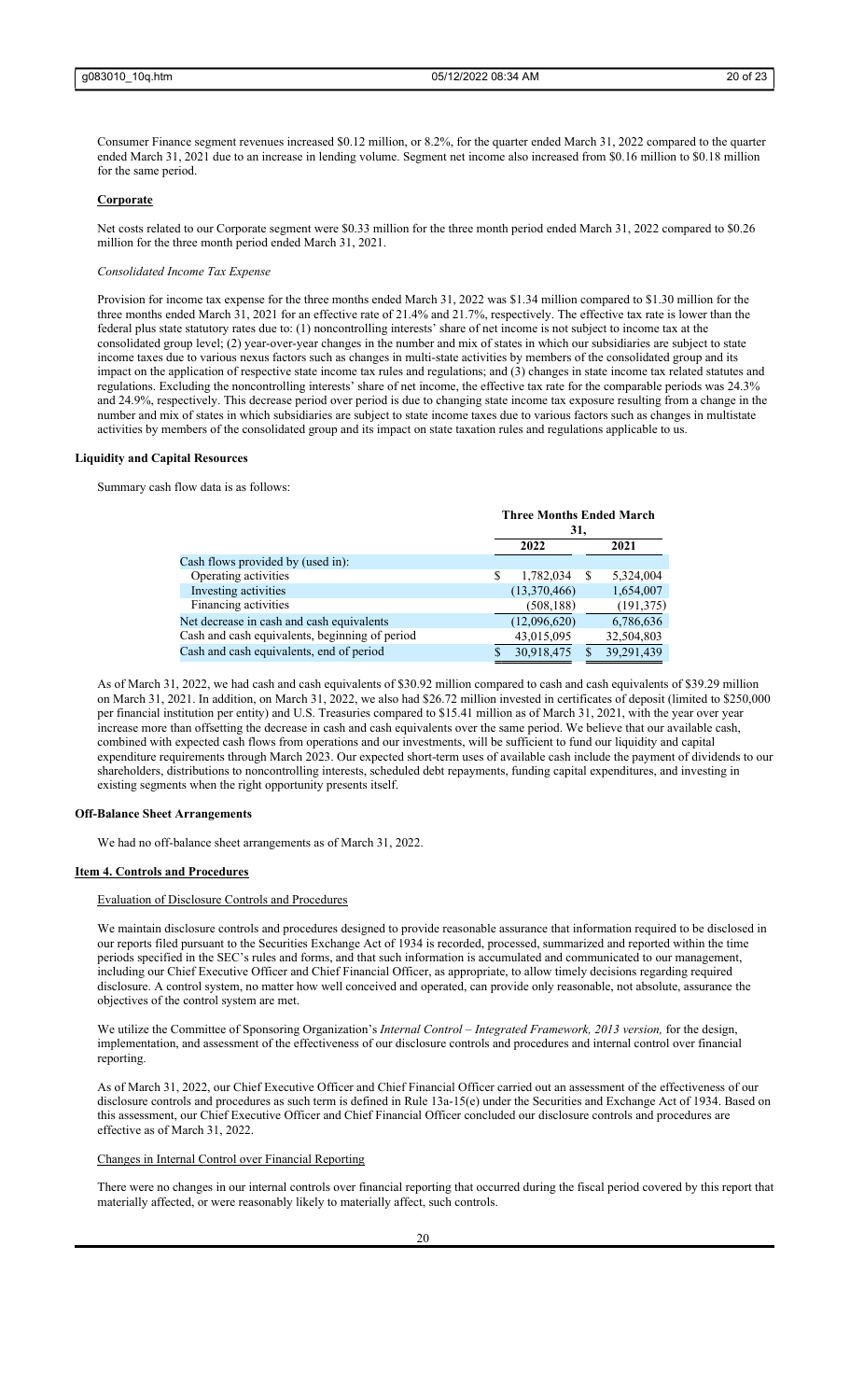### **PART II. OTHER INFORMATION**

### **Item 2. Unregistered Sales of Equity Securities and Use of Proceeds**

### **PURCHASES OF EQUITY SECURITIES BY THE ISSUER AND AFFILIATED PURCHASERS**

The following table provides information about purchases of Western Capital Resources, Inc. common stock by us during the three months ended March 31, 2022.

### **Share Repurchases**

| <b>Period Beginning</b> | Period<br>Ending  | Total<br>Number of<br><b>Shares</b><br><b>Purchased</b> |      | Average<br><b>Price Paid</b><br>Per Share | <b>Total Number of</b><br><b>Shares</b><br><b>Purchased as Part of</b><br><b>Board Approved</b><br><b>Plans</b><br>or Programs |        | Approximate<br><b>Dollar</b><br><b>Value of Shares</b><br>That<br><b>May Yet Be</b><br><b>Purchased</b><br><b>Under the Program</b><br>(1) |
|-------------------------|-------------------|---------------------------------------------------------|------|-------------------------------------------|--------------------------------------------------------------------------------------------------------------------------------|--------|--------------------------------------------------------------------------------------------------------------------------------------------|
| January 1, 2022         | January 31, 2022  |                                                         | - \$ |                                           |                                                                                                                                | $-$ \$ | 178,800                                                                                                                                    |
| February 1, 2022        | February 28, 2022 |                                                         | - \$ |                                           |                                                                                                                                | - \$   | 178,800                                                                                                                                    |
| March 1, 2022           | March 31, 2022    |                                                         | - \$ |                                           |                                                                                                                                | - S    | 178,800                                                                                                                                    |
|                         |                   |                                                         |      |                                           |                                                                                                                                |        |                                                                                                                                            |

(1) On September 13, 2018, our Board of Directors authorized a share repurchase program under which we may repurchase up to \$1 million of common stock. Repurchases may be made from time to time on the open market or through privately negotiated transactions

In February and September 2020, our Board of Directors amended the repurchase program, increasing the amount of share repurchases authorized from \$1 million to \$2 million and \$2 million to \$4 million, respectively.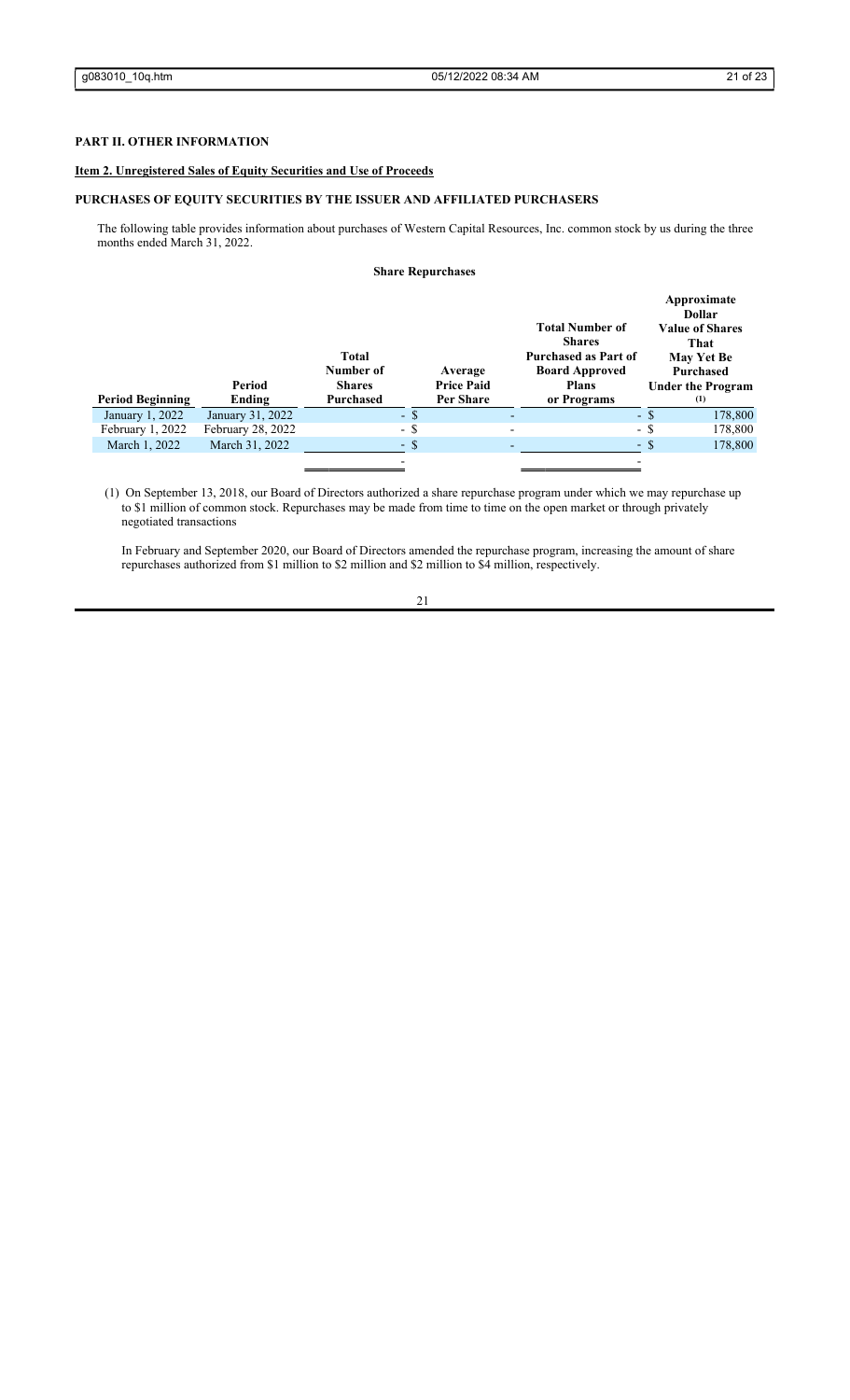## **Item 6. Exhibits**

| Exhibit<br>31.1 | <b>Description</b><br>Certification pursuant to Section 302 of the Sarbanes-Oxley Act of 2002 (filed herewith).                                   |
|-----------------|---------------------------------------------------------------------------------------------------------------------------------------------------|
| 31.2            | Certification pursuant to Section 302 of the Sarbanes-Oxley Act of 2002 (filed herewith).                                                         |
| 32              | Certification pursuant to 18 U.S.C. Section 1350 as adopted pursuant to Section 906 of the Sarbanes-Oxley Act of 2002<br><i>(filed herewith).</i> |
| $101$ . INS     | XBRL Instance Document (filed herewith).                                                                                                          |
| 101.SCH         | XBRL Schema Document (filed herewith).                                                                                                            |
| 101.CAL         | XBRL Calculation Linkbase Document (filed herewith).                                                                                              |
| 101.DEF         | XBRL Definition Linkbase Document (filed herewith).                                                                                               |
| 101.LAB         | XBRL Label Linkbase Document (filed herewith).                                                                                                    |
| 101.PRE         | XBRL Presentation Linkbase Document (filed herewith).                                                                                             |
|                 | 22                                                                                                                                                |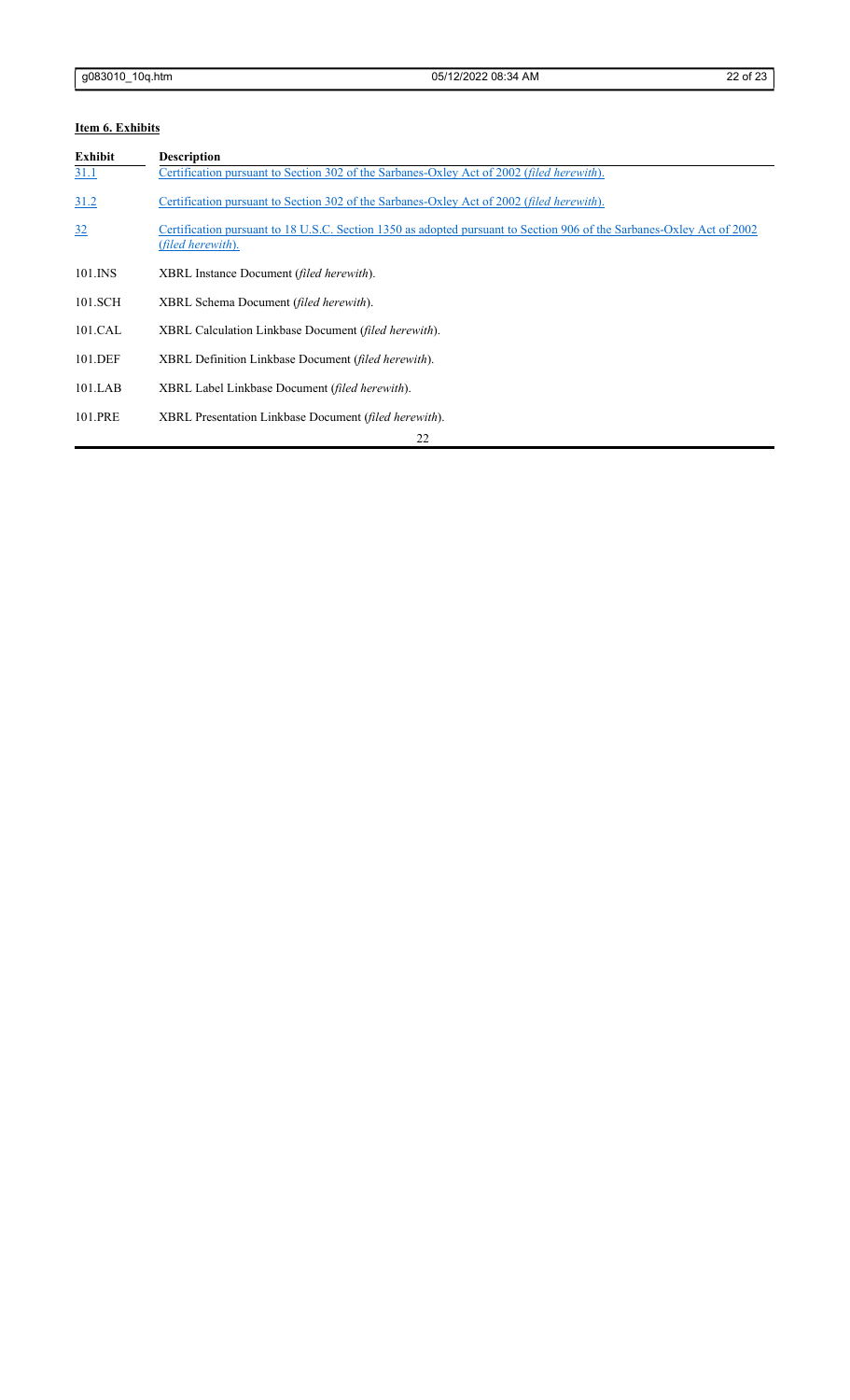## **SIGNATURES**

Pursuant to the requirements of the Securities and Exchange Act of 1934, the registrant has duly caused this report to be signed on its behalf by the undersigned, thereunto duly authorized.

#### Dated: May 13, 2022 **Western Capital Resources, Inc.** (Registrant)

- By: /s/ John Quandahl John Quandahl Chief Executive Officer and Chief Operating Officer
- By: /s/ Angel Donchev Angel Donchev Chief Financial Officer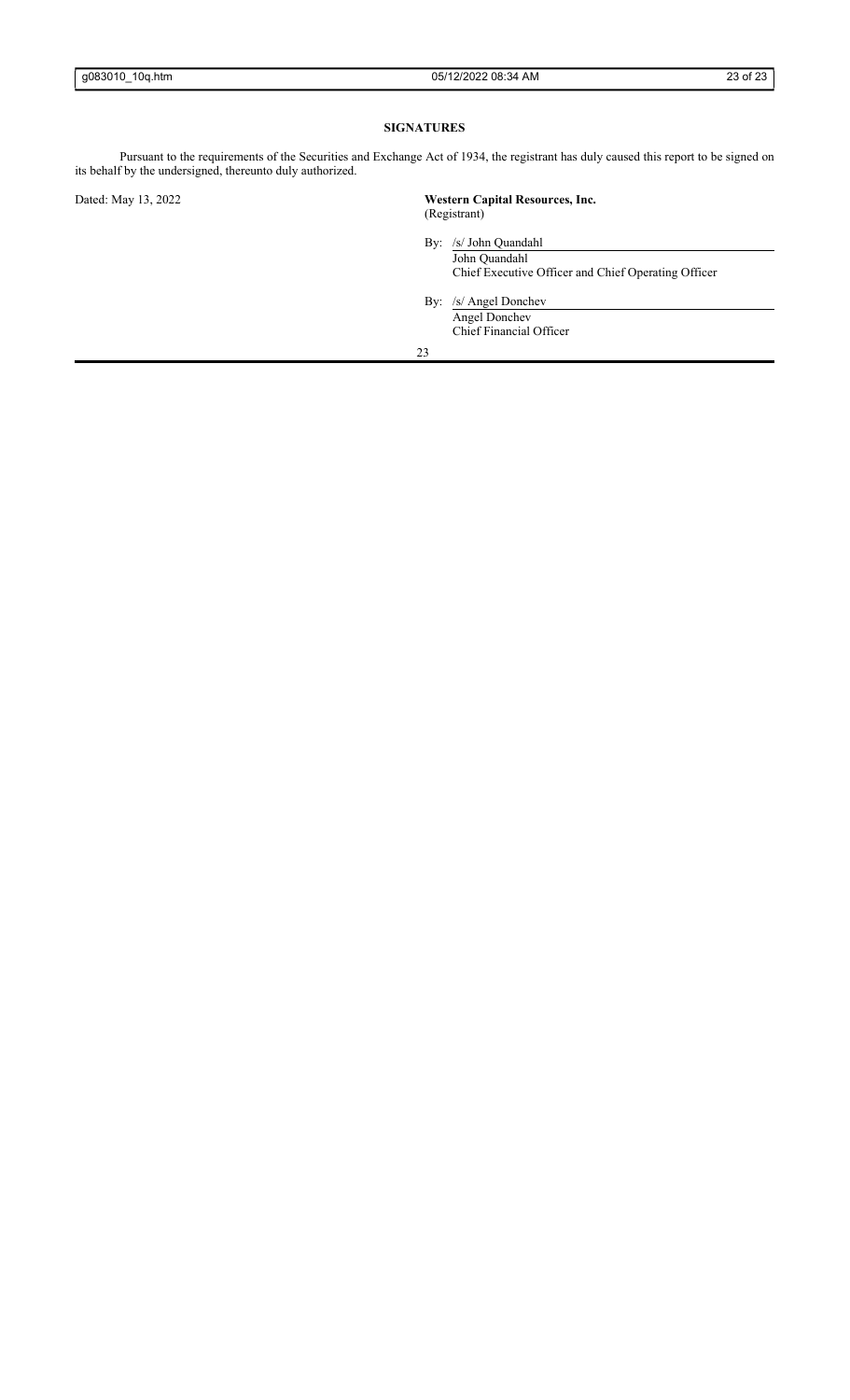#### **CERTIFICATION PURSUANT TO 18 U.S.C. §1350, AS ADOPTED PURSUANT TO SECTION 302 OF THE SARBANES-OXLEY ACT OF 2002**

### **Certification**

I, John Quandahl, Chief Executive Officer of Western Capital Resources, Inc., certify that:

- 1. I have reviewed this Quarterly Report on Form 10-Q of Western Capital Resources, Inc.;
- 2. Based on my knowledge, this report does not contain any untrue statement of a material fact or omit to state a material fact necessary to make the statements made, in light of the circumstances under which such statements were made, not misleading with respect to the period covered by this report;
- 3. Based on my knowledge, the financial statements, and other financial information included in this report, fairly present in all material respects the financial condition, results of operations and cash flows of the registrant as of, and for, the periods presented in this report;
- 4. The registrant's other certifying officer(s) and I are responsible for establishing and maintaining disclosure controls and procedures (as defined in Exchange Act Rules 13a-15(e)) and 15d-15(e)) and internal control over financial reporting (as defined in Exchange Act Rules 13a-15(f) and 15d-15(f)) for registrant and have:
	- (a) Designed such disclosure controls and procedures, or caused such disclosure controls and procedures to be designed under our supervision, to ensure that material information relating to the registrant, including its consolidated subsidiaries, is made known to us by others within those entities, particularly during the period in which this report is being prepared;
	- (b) Designed such internal control over financial reporting, or caused such internal control over financial reporting to be designed under our supervision, to provide reasonable assurance regarding the reliability of financial reporting and the preparation of financial statements for external purposes in accordance with generally accepted accounting principles;
	- (c) Evaluated the effectiveness of the registrant's disclosure controls and procedures and presented in this report our conclusions about the effectiveness of the disclosure controls and procedures, as of the end of the period covered by this report based on such evaluation; and
	- (d) Disclosed in this report any change in the registrant's internal control over financial reporting that occurred during the registrant's most recent fiscal quarter (the registrant's fourth fiscal quarter in the case of an annual report) that has materially affected, or is reasonably likely to materially affect, the registrant's internal control over financial reporting; and
- 5. The registrant's other certifying officer(s) and I have disclosed, based on our most recent evaluation of internal control over financial reporting, to the registrant's auditors and the audit committee of the registrant's board of directors (or persons performing the equivalent functions):
	- (a) All significant deficiencies and material weaknesses in the design or operation of internal control over financial reporting which are reasonably likely to adversely affect the registrant's ability to record, process, summarize and report financial information; and
	- (b) Any fraud, whether or not material, that involves management or other employees who have a significant role in the small business issuer's internal control over financial reporting.

Dated: May 13, 2022 /s/ John Quandahl

JOHN QUANDAHL *Chief Executive Officer*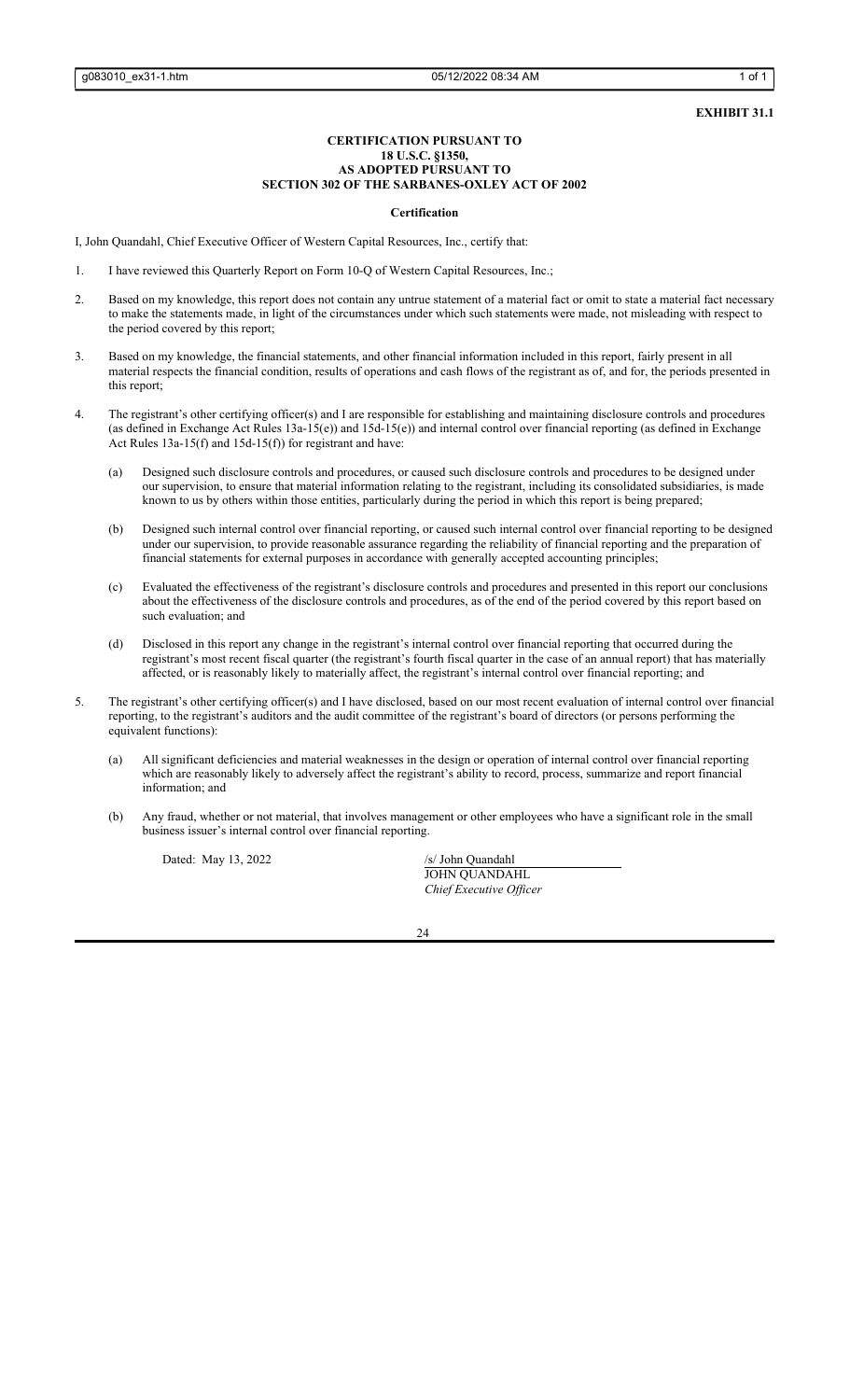#### **CERTIFICATION PURSUANT TO 18 U.S.C. §1350, AS ADOPTED PURSUANT TO SECTION 302 OF THE SARBANES-OXLEY ACT OF 2002**

### **Certification**

I, Angel Donchev, Chief Financial Officer of Western Capital Resources, Inc., certify that:

- 1. I have reviewed this Quarterly Report on Form 10-Q of Western Capital Resources, Inc.;
- 2. Based on my knowledge, this report does not contain any untrue statement of a material fact or omit to state a material fact necessary to make the statements made, in light of the circumstances under which such statements were made, not misleading with respect to the period covered by this report;
- 3. Based on my knowledge, the financial statements, and other financial information included in this report, fairly present in all material respects the financial condition, results of operations and cash flows of the registrant as of, and for, the periods presented in this report;
- 4. The registrant's other certifying officer(s) and I are responsible for establishing and maintaining disclosure controls and procedures (as defined in Exchange Act Rules 13a-15(e)) and 15d-15(e)) and internal control over financial reporting (as defined in Exchange Act Rules 13a-15(f) and 15d-15(f)) for registrant and have:
	- (a) Designed such disclosure controls and procedures, or caused such disclosure controls and procedures to be designed under our supervision, to ensure that material information relating to the registrant, including its consolidated subsidiaries, is made known to us by others within those entities, particularly during the period in which this report is being prepared;
	- (b) Designed such internal control over financial reporting, or caused such internal control over financial reporting to be designed under our supervision, to provide reasonable assurance regarding the reliability of financial reporting and the preparation of financial statements for external purposes in accordance with generally accepted accounting principles;
	- (c) Evaluated the effectiveness of the registrant's disclosure controls and procedures and presented in this report our conclusions about the effectiveness of the disclosure controls and procedures, as of the end of the period covered by this report based on such evaluation; and
	- (d) Disclosed in this report any change in the registrant's internal control over financial reporting that occurred during the registrant's most recent fiscal quarter (the registrant's fourth fiscal quarter in the case of an annual report) that has materially affected, or is reasonably likely to materially affect, the registrant's internal control over financial reporting; and
- 5. The registrant's other certifying officer(s) and I have disclosed, based on our most recent evaluation of internal control over financial reporting, to the registrant's auditors and the audit committee of the registrant's board of directors (or persons performing the equivalent functions):
	- (a) All significant deficiencies and material weaknesses in the design or operation of internal control over financial reporting which are reasonably likely to adversely affect the registrant's ability to record, process, summarize and report financial information; and
	- (b) Any fraud, whether or not material, that involves management or other employees who have a significant role in the small business issuer's internal control over financial reporting.

Dated: May 13, 2022 /s/ Angel Donchev

ANGEL DONCHEV *Chief Financial Officer*